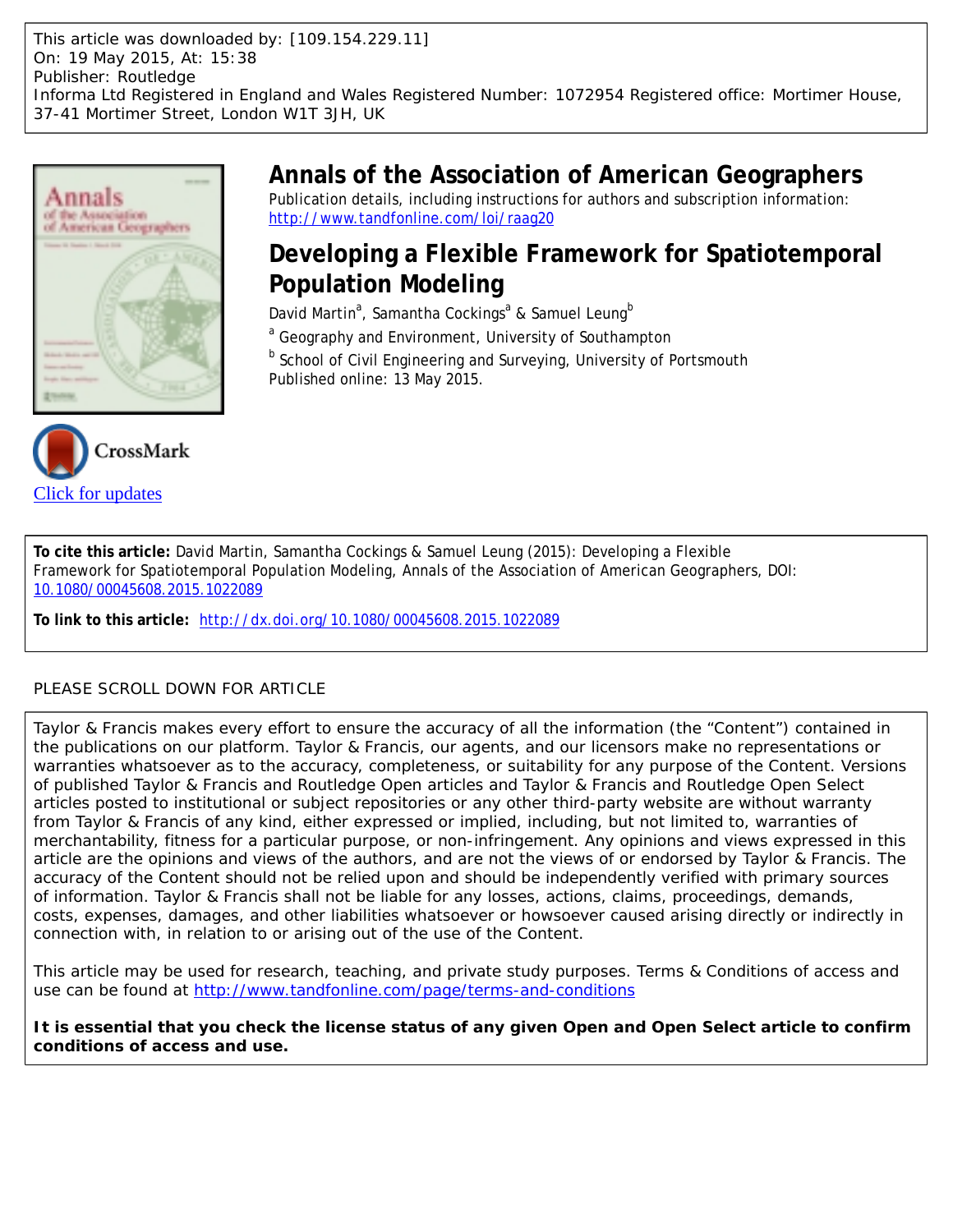# Developing a Flexible Framework for Spatiotemporal Population Modeling

David Martin,\* Samantha Cockings,\* and Samuel Leung<sup>†</sup>

\* Geography and Environment, University of Southampton <sup>T</sup>School of Civil Engineering and Surveying, University of Portsmouth

This article proposes a general framework for modeling population distributions in space and time. This is particularly pertinent to a growing range of applications that require spatiotemporal specificity; for example, to inform planning of emergency response to hazards. Following a review of attempts to construct time-specific representations of population, we identify the importance of assembling an underlying data model at the highest resolution in each of the spatial, temporal, and attribute domains. This model can then be interrogated at any required intersection of these domains. We argue that such an approach is necessary to moderate the effects of what we term the modifiable spatiotemporal unit problem in which even detailed spatial data might be inadequate to support time-sensitive analyses. We present an initial implementation of the framework for a case study of Southampton, United Kingdom, using bespoke software (SurfaceBuilder247). We demonstrate the generation of spatial population distributions for multiple reference times using currently available data sources. The article concludes by setting out key research areas including the enhancement and validation of spatiotemporal population methods and models. Key Words: GIS, modifiable spatiotemporal unit problem, population, spatiotemporal.

本文为模式化人口于时间及空间中的分布,提出一个一般性的架构,而这与逐渐增加中的需要明确时空 的应用范围特别有关;例如为灾害紧急回应的规划提供信息。我们首先回顾建立特定时间的人口再现之 企图,随后指认在每一个空间、时间与属性领域,以最高的解析度组合基础数据模型的重要性。此一模 型,可接着被整合进这些领域的任何必要交叉。我们主张,此一取径,对缓和我们称之为可调整的时空 单元问题之效应而言是必要的,在该问题中,即便是详细的空间数据,也可能不足以支持对时间具有灵 敏度的分析。我们使用定製的软件(SurfaceBuilder247),呈现将该架构运用于英国南安普敦案例研究的 初步实践。我们运用目前可获得的数据来源,展现多重参照时间中的空间人口分布之生产。本文以阐述 包含增进并确认时空人口方法与模型的关键研究领域作结。关键词: 地理信息系统, 可调整的时空单 位问题,人口,时间—空间。

En este artículo se propone un marco general para modelar las distribuciones de la población en el espacio y el tiempo. En particular, lo anterior es pertinente para un creciente ambito de aplicaciones que requieren especificidad espacio-temporal; para informar, por ejemplo, la planificacion de respuestas de emergencia a situaciones de riesgo. En seguimiento a un estudio sobre intentos de construir representaciones de la poblacion centradas en el tiempo, identificamos la importancia de estructurar un modelo de datos subyacentes a la mas alta resolución en cada uno de los dominios espaciales, temporales y de atributos. Posteriormente, este modelo puede ser examinado en cualquiera de las intersecciones requeridas de estos dominios. Abogamos por la necesidad de tal enfoque para moderar los efectos de lo que nosotros denominamos problema de la unidad espacio-temporal modificable, circunstancia en la que incluso los datos espaciales detallados podrían resultar inadecuados para soportar análisis sensibles al tiempo. Presentamos una implementación inicial del marco propuesto en un estudio de caso de Southampton, Reino Unido, mediante el uso de software desarrollado especialmente para esa tarea (SurfaceBuilder247). Demostramos la generacion de distribuciones espaciales de la poblacion para multiples tiempos de referencia usando fuentes de datos actualmente disponibles. El artıculo concluye precisando áreas de investigación claves que incluyen el mejoramiento y validación de métodos y modelos espacio-temporales de la poblacion. Palabras clave: SIG, problema de la unidad espacio-temporal modificable, poblacion, espacio-temporal.

This is an open-access article distributed under the terms of the Creative Commons Attribution License http://creativecommons.org/licenses/by/3.0/, which permits unrestricted use, distribution, and reproduction in any medium, provided the original work is properly cited. The moral rights of the named authors have been asserted.

Annals of the Association of American Geographers, 0(0) 2015, pp. 1–19

Initial submission, March 2014; revised submissions, June and August 2014; final acceptance, August 2014

Published with license by Taylor & Francis, LLC.

Copyright © David Martin, Samantha Cockings, and Samuel Leung.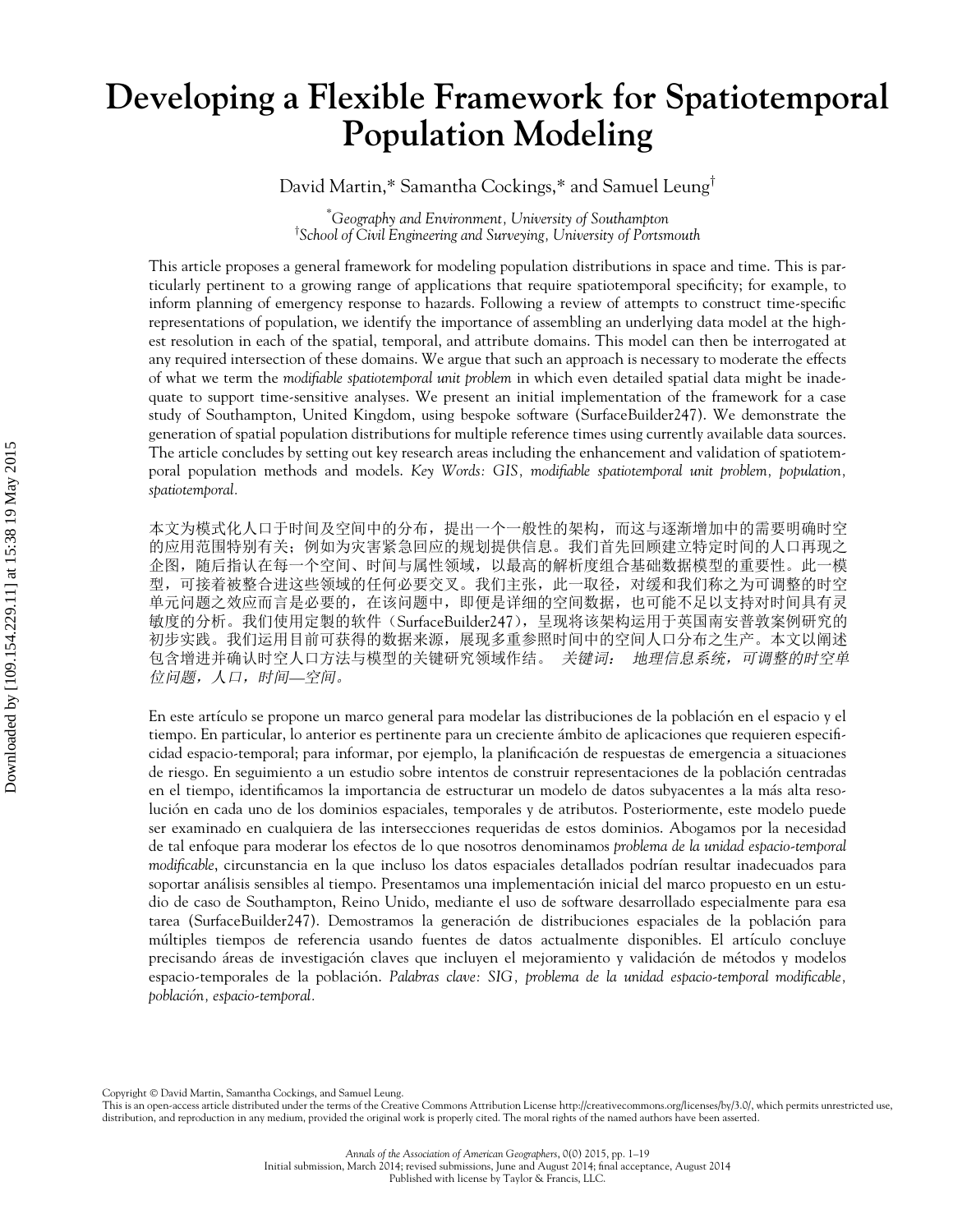Conventional population mapping is based on<br>the representation of static count data within<br>static zone boundaries. Even when such maps<br>are created and presented through the apparently the representation of static count data within static zone boundaries. Even when such maps are created and presented through the apparently dynamic media of geographical information systems (GIS) or online mapping, these essential characteristics remain unchanged. Population count data are typically derived from census, survey, register (Rhind 1991), or, increasingly, remotely sensed (Deng and Wu 2013) sources and are associated with specific reference times. An important but rarely acknowledged deficiency of census and administrative sources is that they not only relate to a particular date but are primarily based on "nighttime" residential location assumptions; in other words, they represent a notional time when all members of the population are at their residential address. This is explicit in remote sensing approaches focused on the distribution of nighttime light (Sutton et al. 1997). In reality there is no time when the entire population is at residential addresses, although it will be a close approximation to the true distribution in most neighborhoods in the middle of the night. Recognition of very different nighttime and daytime population distributions can be traced back at least as far as Wirth (1938). There is increasing demand for more realistic distributions, however, and not simply nighttime and daytime, but ideally a full representation of population time, to provide statistics and maps relevant to the specific temporal scope of the application. This is reflected in a growing number of studies concerned with, for example, emergency planning, environmental risk assessment, and accessibility modeling. These share a need to assess population exposure at very specific times or over time ranges that closely match the temporal characteristics of a hazard such as a chemical release (McPherson and Brown 2004; McPherson et al. 2006), natural disaster (Aubrecht et al. 2013), or terrorist incident (Ahola et al. 2007) or the distribution of population at the time when a service is in greatest demand (Turnbull et al. 2008).

Much work has been done in time GIS to develop relevant ontologies, data structures, and query types (Peuquet 2001; Yuan 2008; Pultar et al. 2010), but there has been little overall advance with regard to integration of mainstream population data sources or the specific modeling required to estimate time-specific population distributions. Kwan (2004) provides an individual-level view, bringing population trajectories into GIS using modern data sources and drawing strongly on the seminal work of Hagerstrand (1970), but this has not yet led to general conventions for spatiotemporal representations of entire populations. This article addresses the research challenge of developing and implementing a framework for time-specific population modeling, building particularly on the structure presented by Ahola et al. (2007), itself based on Yuan (1996) and Peuquet (1994). The objective is to set out a conceptual framework and practical approach that can be demonstrated within the contemporary data environment but also offering rich opportunities for further development. Attention is drawn to a challenge that we term the modifiable spatiotemporal unit problem, an extension of the familiar modifiable areal unit problem. We illustrate our conceptual framework with a city-scale example from the United Kingdom, but the approach is internationally applicable and of increasing relevance in the face of rapid growth in spatiotemporal data sources.

This article is structured as follows. The next section reviews the literature concerning time-specific population modeling, tracing growing recognition of the need for better spatiotemporal information. In the third section we propose a new integrated framework for spatiotemporal population modeling, setting out concepts and principles. The fourth section presents our initial implementation of this framework, using a purposely developed software tool and an empirical example for Southampton, United Kingdom. The fifth section discusses the limitations and potential of this new approach. The article concludes by identifying key issues and areas for further research.

## A Review of Spatiotemporal Population Modeling

Population mapping is a basic input to a wide range of research and policy applications concerned either with the spatial distribution of people or understanding population-related processes. In many cases, the ability to answer spatial queries is more important than cartographic visualization. Numerous application examples require more time-specific population distributions than those presented by conventional population maps. These include emergency planning (McPherson and Brown 2004) and the organization of accessible services and facilities (Turnbull et al. 2008). These types of analysis require population distributions relating to the same time periods as the analytical scenario; for example, the population affected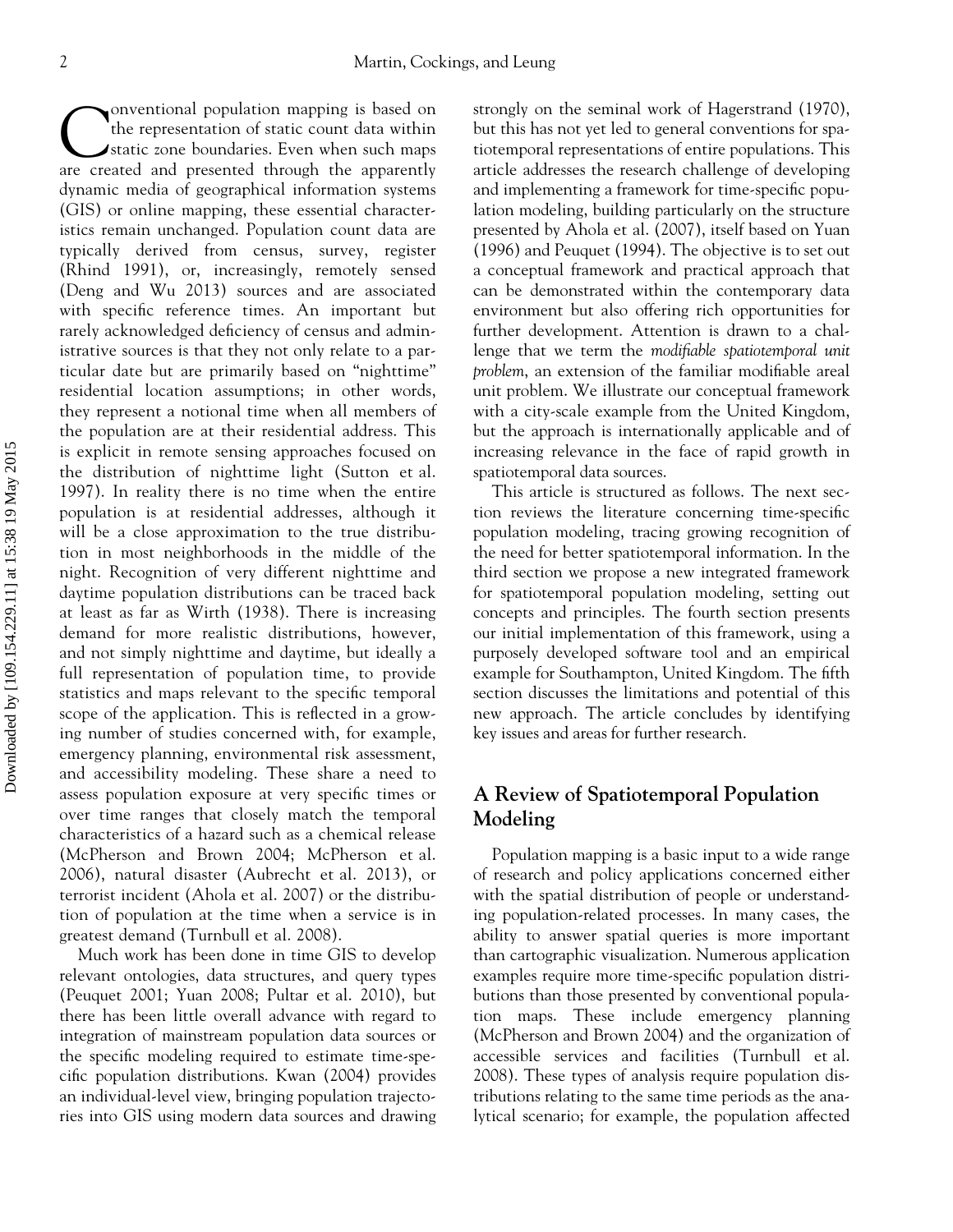by a hazardous event or available to use a service. In the absence of such time-specific models, there continues to be widespread and inappropriate use of generic residential population distributions. Attempts to address this challenge have included both more timespecific data collection and more time-specific methods.

With regard to time-specific data collection, some national censuses and administrative systems collect information about individuals' places of work and education and might even incorporate alternative geographical zoning systems for these data (Coombes 2010; Martin, Cockings, and Harfoot 2013). This can provide insights into two important daily spatial redistributions of population but is severely limited by the division of time into only two periods (work or school time and all other times) and the exclusion of all individuals not engaged in those activities. By contrast, Sutton et al. (1997) employed the de facto pattern of light emissions as a proxy for aggregate nighttime population distribution, but this does not offer the finest spatiotemporal resolution, nor is light directly related to the location of human populations. Sutton, Elvidge, and Obremski (2003) compared three methods for estimating ambient population density, which represents an average of the night-time and daytime distributions. Here, we are concerned not only with nighttime, daytime, or ambient distributions but with development of a rich temporal model that allows identification of fine-grained population distributions at any specified time.

We are not the only ones interested in modeling dynamic populations. Emergent approaches could be divided into those that essentially extend mapping technologies within a time-enabled framework, as here, and those that attempt to track population movements through "big data" (Manyika et al. 2011), such as mobile telephony or social media interactions (Ahas et al. 2010; Birkin and Malleson 2013; Stefanidis, Crooks, and Radzikowski 2013). Although such observational data are extremely powerful, complex analysis is required to estimate population characteristics and activity. Intensities of mobile telephone calls, social media posts, and other trackable activities themselves vary by time of day and participation rates of population subgroups, making them challenging as a basis for estimation of a complete dynamic population distribution. A fuller understanding of the potential use of such data in monitoring population dynamics will require novel methods, beyond the scope of this article.

Attempts to produce time-specific methods have mostly been based on the piecemeal reallocation of population counts between locations in a conventional population map or GIS. Schmitt (1956) was concerned with the location and size of bomb shelters in the Cold War era: "One of the most important and difficult problems now facing city planners is the development of accurate, usable techniques for estimating the current daytime population of census tracts in urban areas" (83). The most remarkable aspect of this quotation is that the problem still persists after nearly sixty years. Schmitt's approach was to identify data series that provided potential proxies for daytime population, including the volume of telephone calls originating from each census tract, in combination with a variety of methods for converting these into population estimates. Most complex of these was termed the component method, involving division of population into subgroups whose behavior could be modeled and estimated through time and space. Few data were available and the relative merits of possible approaches were largely untestable. In another early study, Foley (1952) focused on surveys of vehicle movements for sixty-three medium and large U.S. cities, from which indexes of weekday population inflow into the central business district were derived. Although the scale of diurnal population change due to vehicle travel could be estimated, the results related only to this single movement and could be produced only for cities with suitable surveys.

More recently, researchers attempting to develop time-specific population distributions have adopted solutions in which a census base is used for nighttime and some combination of census data and relocation of specific population subgroups forms the basis for a daytime model. Sleeter and Wood (2006) used U.S. census data for small areas, transferring working populations out of home areas during the daytime and redistributing these onto workplace locations derived from a business directory. School populations are similarly reallocated. Their underlying spatial model is dasymetric (Eicher and Brewer 2001; Mennis 2009), based on the intersection of land parcels and census areas, but the study area is small. McPherson and Brown (2004) presented static daytime and nighttime models by allocating population to residential and employment locations. This work was developed by McPherson et al. (2006) into a national gridded model for the United States, but again the temporal division is only daytime and nighttime. Importantly, the latter study also attempts to model people in the transportation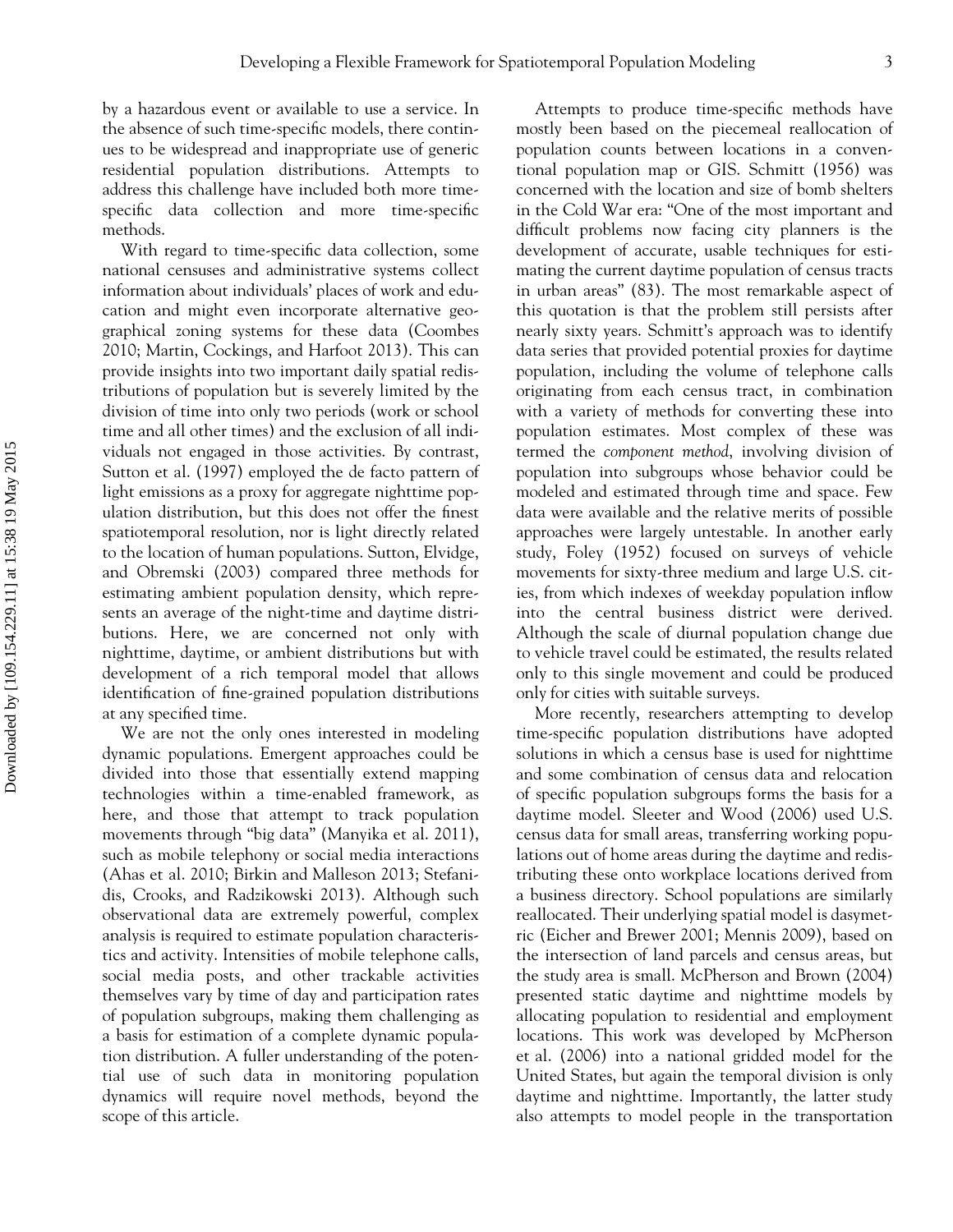system, with particular emphasis on population transfer to hospital following a hypothetical airborne release of a hazardous substance. Their modeling includes explicit estimation of indoor and outdoor populations.

The Landscan USA project (Bhaduri et al. 2007) introduced some very powerful ideas and concepts but has not to date published a generalized modeling framework. The approach depends on specifics of the available data sources, with a strong reliance on highresolution remotely sensed data. Work for the UK Health and Safety Executive (Smith and Fairburn 2008) consists of a building-level GIS database with population characteristics interpolated from small census zones and only descriptive temporal attributes for most spatial objects rather than a comprehensive spatiotemporal model. Zhang, Sunila, and Virrantaus (2010) offered a more explicit, object-oriented model of building types such as office buildings, old people's homes, hospitals, hotels, and shops with the objective of weighting population within different building types at different times, again to inform emergency planning.

Other recent studies have produced detailed timespecific population models for large facilities such as airports, cruise ship terminals (Jochem et al. 2013), and universities (Charles-Edwards and Bell 2013). The former study employs flight schedules, seating configurations for planes, passenger load factors, and modeled cumulative passenger arrival times to estimate the population landside within an airport terminal at fifteen-minute intervals. Passenger statistics are also used to estimate the daily population within ports. The facilities chosen illustrate distinct temporal patterns: regular, high-frequency activity (airports), versus lower frequency, seasonal trends (cruise terminals). Similarly, in Charles-Edwards and Bell (2013), routinely collected public transport passenger statistics and vehicle counts are combined with survey data to produce estimates of service populations, taking account of time of day, day of week, and university term dates. These models incorporate a far more sophisticated view of time than the conventional daytime–nighttime classification, but geographical representation is limited to a single, well-defined, site. To date, these intensive local studies have not been fully integrated with regional or national models, although Jochem et al. (2013) forms part of the research contributing to the Landscan USA project (Bhaduri et al. 2007), discussed earlier.

Ahola et al. (2007) shared the widespread interest in modeling time-specific populations for emergency planning, specifically for fire and rescue services in Helsinki, Finland. Their work is notable for use of a sophisticated space–time model of population, based on Yuan's (1996) three-domain model. Spatial, attribute, and temporal information are treated as three separate, linked domains to describe the spatial behavior of a population. Spatial locations relate to streets and buildings, the attributes of which are defined in terms of usage by different population subgroups associated with different times. They modeled fourteen different time periods such as "week morning" and "Sat. evening" (Ahola et al. 2007, 946) based on temporal variations in the available data. Their population was divided into ten subgroups such as students and children. Most of the values used to allocate populations to activities and times are based on expert knowledge rather than empirical data.

Despite the wide variety of geographical referencing found on input data sets, several of these studies estimate time-specific populations for cells in a regular geographical grid. The advantage of the grid over irregular areal units is stability over time, whereas units devised for purposes such as census enumeration tend to be periodically revised and also to relate strongly to population distributions at specific times, such as the implicit connection between census geographies and nighttime residential population distributions. Further, gridded population models facilitate integration with the results of modeled environmental data (Fielding 2007).

In summary, we have identified a range of studies concerned with producing more time-sensitive spatial population distributions. These adopt a range of spatial resolutions but are typically comparable with the smallest geographical units used for contemporary static population mapping. With regard to time, the principal division is simply into daytime and nighttime, although Ahola et al. (2007) achieved a considerably more sophisticated fourteen-way classification. Nevertheless, the use of a discrete representation of time inherently limits the flexibility of the modeled data. Spatial locations display wide variation in temporal behaviors, such as slightly different lengths of working day, holiday patterns, and seasonal variations, many of which are cyclical in nature. Any specific spatiotemporal query needs to be able to interrogate the intersection of all these temporal patterns and not be constrained by a small number of predetermined classifications of time, even if the spatial resolution is high. At present, a building-level model of a city may be assigned only generalized daytime and nighttime activity patterns.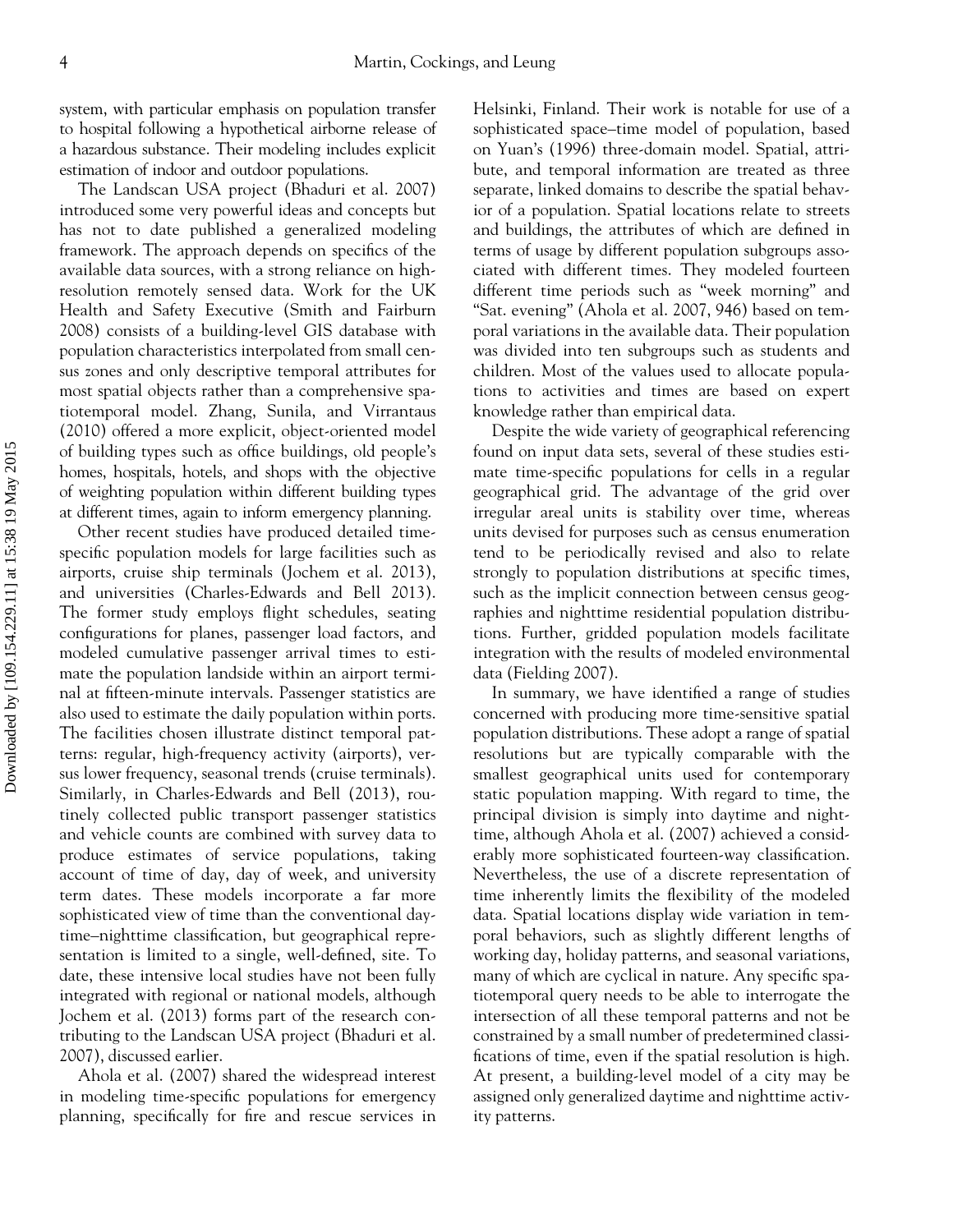This is analogous to a concept already very familiar to geographers. The modifiable areal unit problem (Openshaw 1984) refers to the sensitivity of analysis to imposed aggregation units. The temporal equivalent has been termed the modifiable temporal unit problem (Çöltekin et al. 2011; de Jong and de Bruin 2012), in which an imposed aggregation of time into discrete categories (whether two-way or fourteenway) has the potential to distort and restrict subsequent analysis. We suggest that any serious attempt to build spatiotemporal population distributions needs to engage with the combination of these two phenomena, something that might best be termed the modifiable spatiotemporal unit problem, a phrase coined by Jacquez (2011) but which has not been adopted in the geographical literature. Analysis that is spatially detailed but temporally coarse might be just as likely to impair analysis as that which is temporally detailed but spatially coarse. The modifiable areal unit problem cannot be "solved," but resilience is achieved when data are referenced to the smallest possible areal units, allowing purpose-specific aggregations (Openshaw 1984). By extension, what is needed is an equivalent model for spatiotemporal data, permitting the finest possible spatial and temporal divisions to be retained and aggregated in ways best suited to specific analyses. Current attempts to extend time-blind population GIS applications into only daytime and nighttime models fall far short of this ideal.

Yuan (2008) observed that GIS technology is particularly lacking in the ability to handle spatiotemporal data. It is not the objective of this research to develop new approaches to time GIS in general, but it is likely that the relative weakness of mainstream GIS in this respect has inhibited development of more sophisticated time-specific population models. The GIS data structure and query architecture proposed by Pultar et al. (2010) are very much in sympathy with the approach proposed here.

## A Proposed Framework for Spatiotemporal Population Modeling

Building on the approaches already reviewed, which have offered largely bespoke methods for the generation of time-specific population maps, we propose a general framework for spatiotemporal population estimation. Our intention in specifying such a framework is to set out the essential concepts and requirements, which could subsequently be implemented using a variety of algorithms and data sources. We offer one such implementation in the following section. Like Ahola et al. (2007) and Pultar et al. (2010), we draw a distinction between the data model and its derived outputs. Importantly, we argue that it is necessary to employ a fine-grained representation not only of space but also of time, to address the modifiable spatiotemporal unit problem and achieve the flexibility to undertake sophisticated spatiotemporal analyses. We propose an essentially dasymetric (Wright 1936; Eicher and Brewer 2001; Mennis 2009) and volume preserving (Tobler 1979) approach, in that total population is redistributed across space subject to a series of weights and constraints based on ancillary data. A novel feature of our approach lies in the adjustment of these spatial constraints based on temporal profiles associated with human activity at each location.

Our general framework treats the population present (PP) as the sum of three categories: resident population (PR), nonresident population (PNR), and population in transit (PT). Population could be divided into subgroups (e.g., by age or economic activity) and there is continuous movement of these subgroups over time among the three categories and between locations. In generalized form,  $PP_{I,c,t}$  represents the population of subgroup c present at location I at time t:

$$
PP_{I,c,t} = \sum_{i}^{I} PR_{i,c,t} + \sum_{i}^{I} \sum_{j}^{K} PNR_{i,c,t} w_{i,j,t}
$$

$$
- \sum_{i}^{I} \sum_{j}^{K} PNR_{j,c,t} w_{j,i,t} + \sum_{j}^{K} \sum_{k}^{K} PT_{jk,c,t} v_{jk,I,t},
$$
(1)

where I, the unit of analysis, could itself contain multiple locations i. Both I and i could be referenced as points, areas, or grid cells, depending on the scale of analysis. In the implementation presented in this article, I are grid cells, each containing *i* points.  $PR_{i,c,t}$  is the population of subgroup  $c$  resident at location  $i$  at time  $t$ . The sum of population present in  $I$  is increased by the sum of the nonresident population at each i (e.g., incoming employees at their places of work), drawn from all other locations j in the entire study area, where  $j = 1, ..., K$ , based on the specific interaction weighting  $w_{i,j,t}$  of location *i* with respect to location j at time t. Conversely, the population present is decreased by the sum of the nonresident population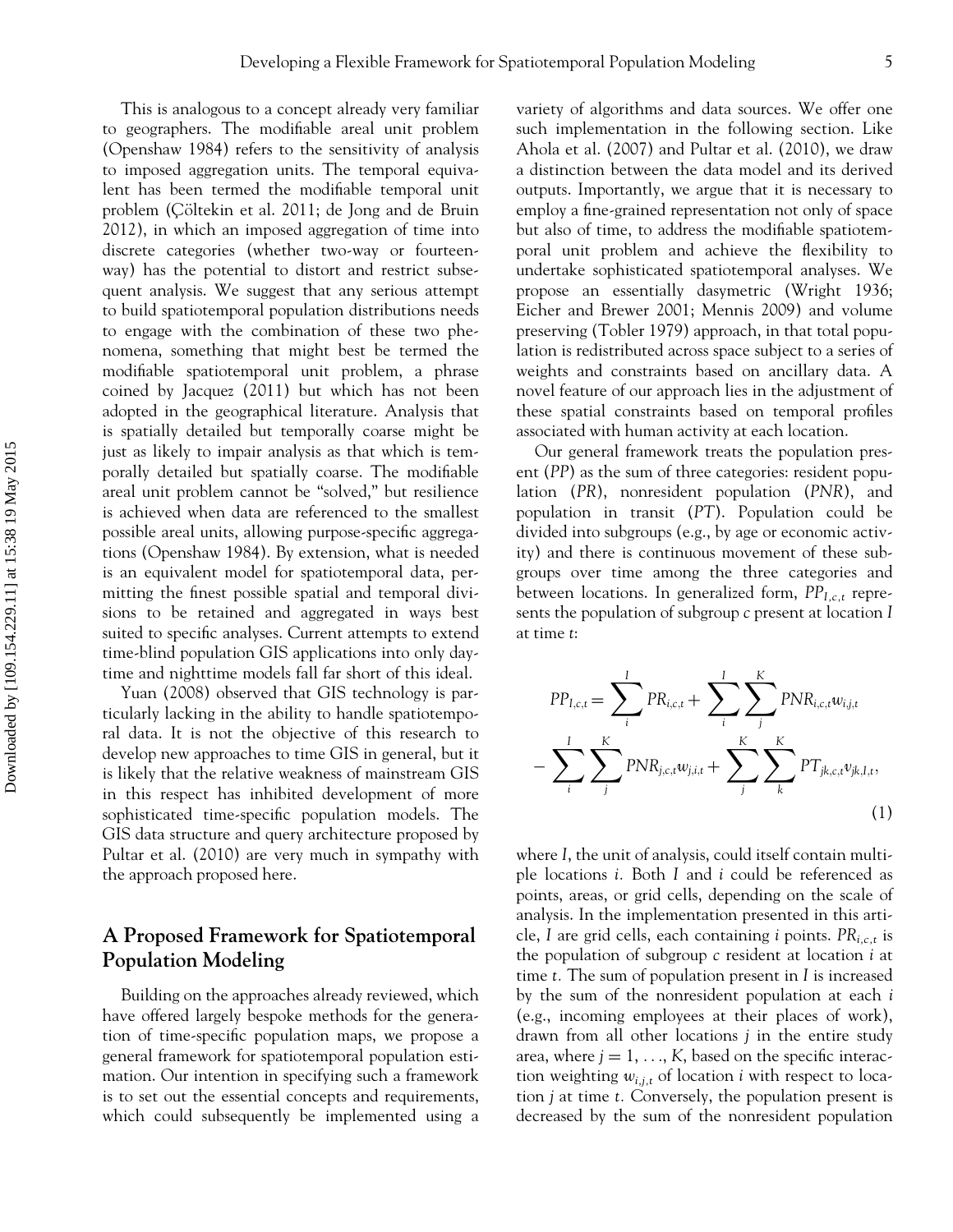

Figure 1. Proposed framework for spatiotemporal population modeling.

(e.g., residents who have gone elsewhere to work) at all other locations j drawn from each i. The final term relates to the population in transit through  $I$  at time  $t$ between every pair of locations *j* and *k* (but not *i*) based on the specific weighting  $v_{jk,I,t}$  of each flow through location  $I$  at time  $t$ . As every population member can be counted only once, the population in transit does not include those whose journeys begin or end within I; these are accounted for within the PR and PNR terms. This generalized model shares characteristics with many of the methods reviewed earlier, although there have been various foci of attention; for example, t taking values of only daytime or nighttime, identification of differing subgroups c, or omission of the population in transit PT.

Our proposed framework includes both a data system and an analytical system to support this generalized model. The data system provides a structure for representation of all the spatiotemporal objects of interest. The analytical system provides the means to interrogate these data to answer specific queries. These systems are represented diagrammatically in Figure 1, with the data system above the dotted line and the analysis system below. The numerical values in Figure 1 are purely illustrative. We argue that to advance spatiotemporal population modeling, it is necessary to have a consistent approach to the design

of all the elements in these systems. In this section of the article, we focus on concepts and methods. Data sets, software tools, and implementation are covered in the following section. Similar to Yuan (1996), our data system in Figure 1 includes three domains: spatial containers (top), temporal characteristics (left), and corresponding attributes (right). In practice, these are closely related and interpretation of each is only fully possible with reference to the others; hence the triangular structure.

The first domain of this data system relates to spatial containers of human activity (Hagerstrand 1970; Ahola et al. 2007), which are our basic spatial objects. These are denoted by  $i$ ,  $j$ , and  $k$  in Equation 1 and illustrated by  $i_1$ ,  $i_2$ ,  $j_1$ , and  $j_2$  in Figure 1. These containers could be represented at a variety of scales, from small aggregations such as census zones or street blocks to individual buildings, and georeferenced by point coordinates or boundaries. Where point coordinates are used, additional information could indicate spatial extents (e.g., the extent of a large site or building or a census area).

Spatial containers could be of two types, which we term origins and destinations. Origins  $(i_1 \text{ and } i_2 \text{ in})$ Figure 1) are a special set of containers, the sum of whose resident populations (PR) represents the entire population to be modeled. Examples would be output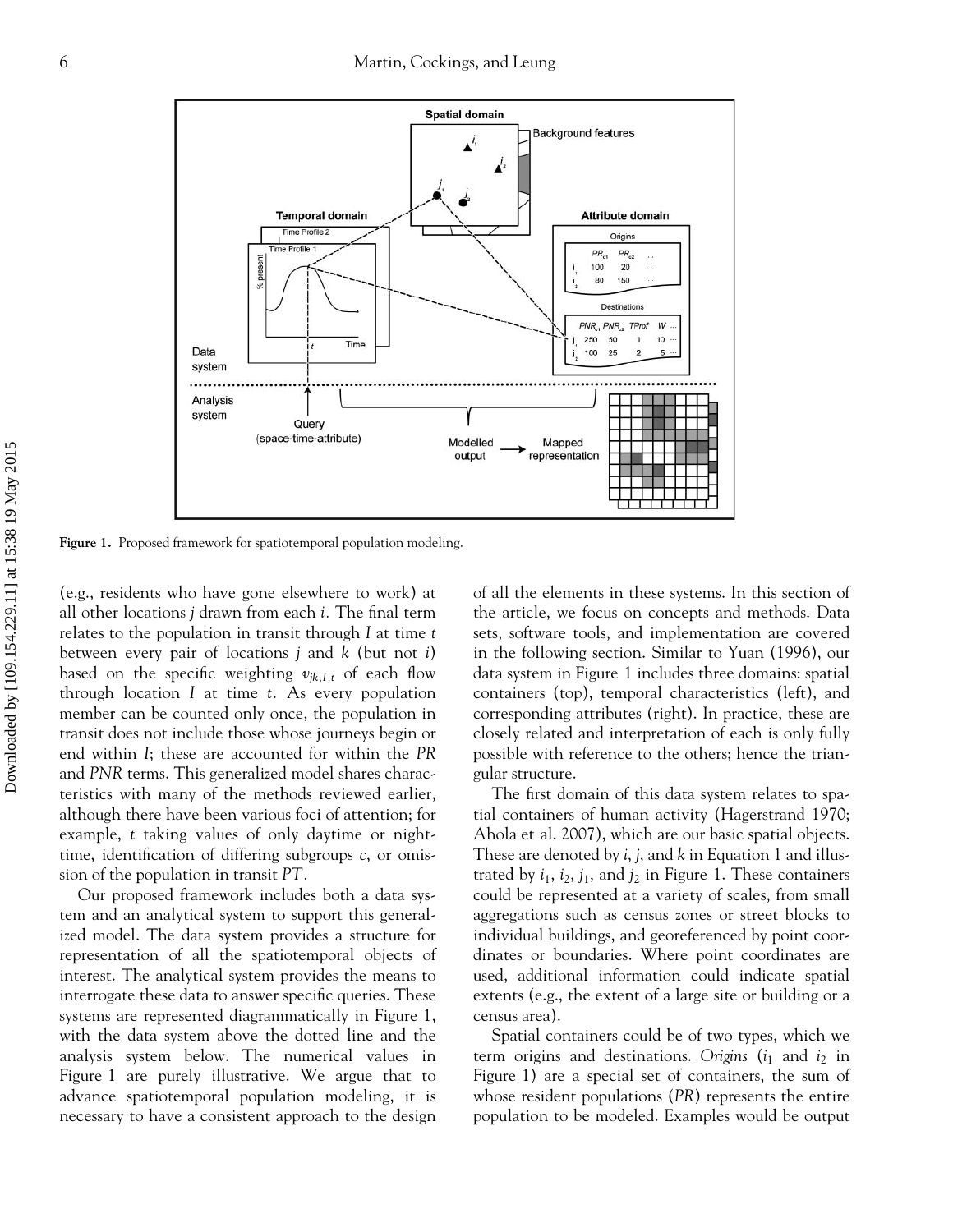zones from a national census, providing estimates of total population at places of residence. The sum of the population in these containers, plus or minus any known population flows into or out of the study region, is key to the requirement of volume preservation: The total population present (PP) may be reallocated between containers during the modeling but can be neither gained nor lost.

We term the second type of population container destinations  $(j_1$  and  $j_2$  in Figure 1). These represent additional locations with nonresident populations (PNR). Major categories include places of work, education, health care, leisure, and retail activity. Their population capacities reflect the maximum numbers of workers, students, patients, or customers present at any one time. Individual locations could be of either origin i, destination j, or both types, depending on the presence of PR, PNR or both. The data describing these groups will often come from different sources.

At any point in time, there will be a large number of people who are not present at any fixed location (PR or PNR) but are in transit between containers (PT). The size of this population could be estimated by examining the numbers of people arriving and departing from destination containers in adjacent time periods. The background space between containers is an aspect of the spatial domain not fully addressed by other researchers. A layer of background features (indicated as a second layer of the spatial domain in Figure 1) informs the likely spatial distribution of PT. Relevant features include links in the transportation system, through which population moves between origins and destinations, and land use classes that cannot contain population, such as open water or extremely remote and inaccessible regions.

Central to the framework proposed here is the treatment of temporal characteristics, the second domain of the data system. Ahola et al. (2007) noted that temporal understanding of population can only be obtained by collecting details of daily and weekly activities and that this is not a complete record of population movement but, rather, a set of observations and assumptions. Each spatial container may be allocated one or more time profiles, represented by the graphs on the left side of Figure 1, describing the population present as a proportion of total capacity, over time. A key difference from previous approaches is that rather than adopting predefined reference periods (e.g., daytime or week morning), any number of specific and continuous time profiles could be used. These might span a wide range of timescales, from

seasons and term dates through to clock times describing the working day. Thus, a term–time school day could be given a profile involving 95 percent of enrolled students being present from 8:30 a.m. to 4:00 p.m. with phased arrivals and departures at the beginning and end of the day. If sufficiently detailed information is available, different profiles could be used to describe the same location during holiday periods, weekends, or different terms. Individual schools could have similar, but unique, profiles reflecting their different timetables, term dates, or attendance rates. Conversely, a single time profile could be applied to multiple containers. Most activity patterns are cyclical but could be disrupted by special events such as public holidays, for which specific time profiles could be constructed. The objective of retaining this detailed information is to maximize flexibility for reaggregation as required by any (unknown) future analysis.

The third domain of the data system comprises the attributes of the spatial containers. These include population subgroups c that share important activity patterns, indicated by columns  $PR_{c1}$ ,  $PR_{c2}$  and  $PNR_{c1}$ ,  $PNR_{c2}$  in the right attribute tables in Figure 1. For example, children in a given age group might be assumed to participate in a particular level of school education. In some cases, a subgroup could be identified as immobile, in the sense that all their activity is restricted to their origin location. Prisoners are an obvious example, but others could exhibit extremely limited mobility, such as the very elderly. Each destination container has one or more time profiles and associated catchments representing the area from which origin populations could be drawn to participate in activities. These catchments may take a variety of forms and provide the interaction weights  $w_{i,j,t}$  in Equation 1, simplified as column W in Figure 1. Additional attributes associated with each container such as its spatial extent or mobility of population subgroups could also be included.

A hierarchical structure applies in all three of the spatial, temporal, and attribute domains, reflecting the principle of indivisibility (Hagerstrand 1975). It is critical for overall volume preservation that the entire population be accounted for in the spatial domain at any time. Ideally, a high resolution should be modeled in all three domains, but the overall framework is able to encompass multiple levels of hierarchical subdivision. Thus, the approach could be implemented whether residential populations are available for census output zones, street blocks, or individual buildings.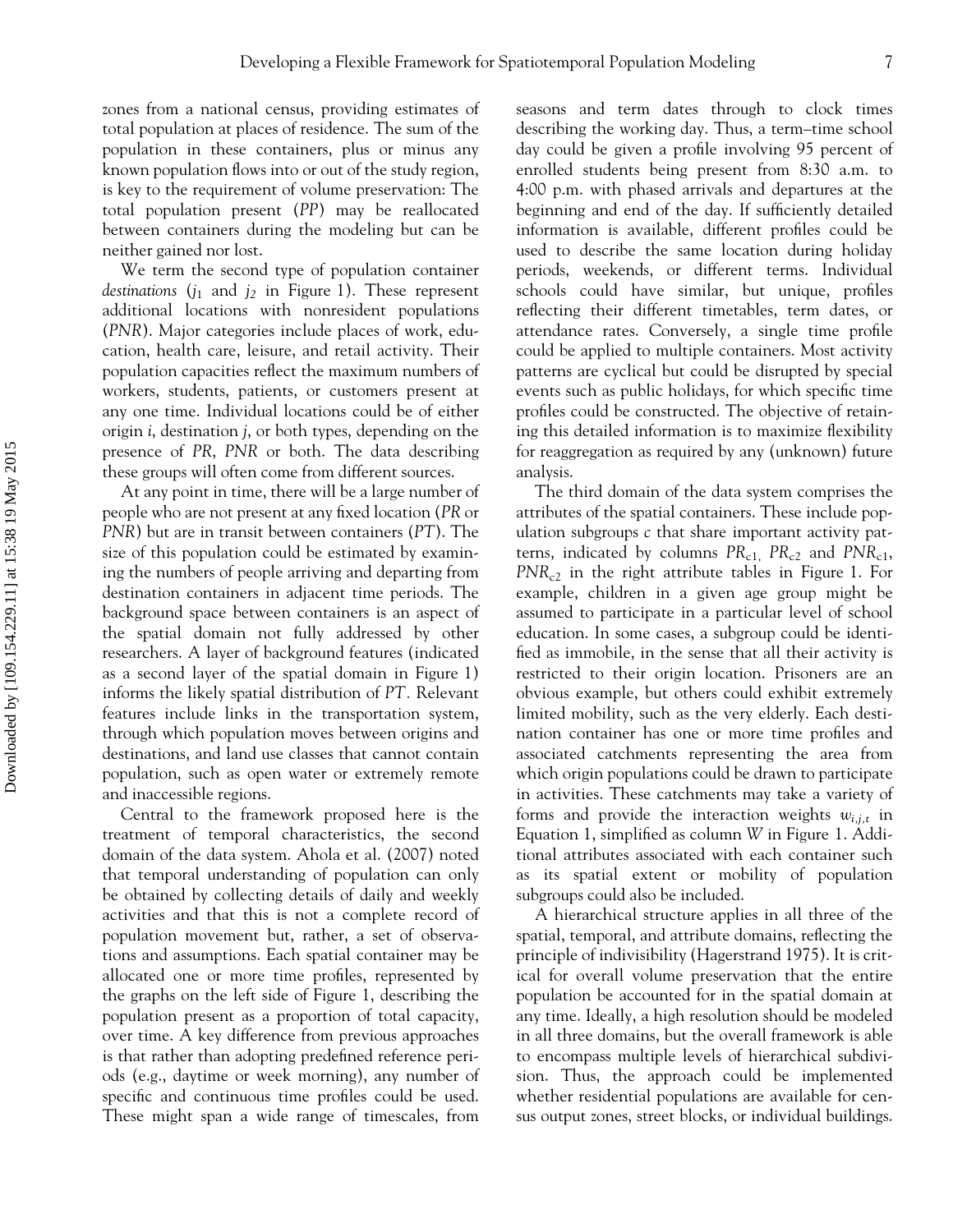Similarly, the students enrolled at a university could be assigned to one single location and time profile or subdivided into different faculties, buildings, and time profiles, but the subdivided components must always sum correctly to the next level in the hierarchy. One advantage of this property is its extensibility: As more detailed spatial, temporal, or attribute data become available, they can be incorporated by subdivision of existing elements.

The data system presented here incorporates all aspects of population distribution in space and time, held at the highest possible resolution, while recognizing that this might still include some aggregation. This resolution is essential to support the diversity of potential spatiotemporal analyses. The system is able to accommodate a great variety of real-world complexity; for example, a school could be occupied by local children engaged in education during the day, by adults from a wider area engaged in sports and social activities during the evening, and unoccupied at night.

The second system in our framework is that which relates to spatiotemporal analysis and appears below the dotted line in Figure 1. Analysis begins with the specification of a spatiotemporal query (at its simplest, a study area comprising units of analysis I and query time, t). Equation 1 summarizes the estimation of population distribution across a unique intersection of spatial, temporal, and attribute domains. This intersection identifies the population subgroups present at each container at the specified time, as illustrated for  $j_1$  by the dashed lines in Figure 1. Answering a query is not simply a retrieval from a database but involves evaluation of every relevant element and aggregation to the spatial units of analysis I.

In the implementation illustrated here, population is reallocated from origin to destination containers by simple weighted allocation to nearest destinations or to meet known proportions of population traveling from successive distance bands (recorded in travel-towork data). This approach accommodates overlapping catchment areas and preserves total population volume but does not take account of complex flows to nonnearest facilities. Time profiles and catchment areas could either be derived from formal sources such as school timetables and official catchment definitions or obtained through administrative or survey data, such as customer numbers and distances traveled to retail outlets. The potential for using more sophisticated spatial interaction models is considered later in the discussion section.

Background weights and outputs must all be calculated for the chosen units of analysis I. Background weights V are calculated from the background feature layer to represent the distribution of population in transit for each unit of analysis I at time t. In the mapped representation of the modeled output in Figure 1 (lower right) and in our implementation here, the analysis units I are grid cells and thus a background weight is calculated for each cell. Depending on the nature of the query, the output could then be explored in a variety of forms, such as mapped representations, data tabulations, or statistical analyses.

Even a relatively simple scenario reveals the complexity of spatiotemporal analysis. An emergency planner might be concerned to estimate the number of workers present in a mixed residential and industrial district on a weekday at lunchtime to assess the impacts of an airborne chemical release, the scenario explored by McPherson et al. (2006). This would be very hard to estimate using conventional population data sources and representations. It requires each of the spatial (business and residential locations *i*, *j*, *k*), temporal (weekday lunchtime t), and attribute (factory worker and resident population  $PNR_c$ ,  $PR_c$ ) domains to be interrogated and population to be estimated for this unique space–time–attribute combination. More complex analyses might require accumulation of data over time ranges; for example, to assess population exposure to environmental pollutants over the period of a hazardous event.

#### Implementation

In the previous section, we proposed a novel flexible framework for spatiotemporal population modeling. In this section we present our initial implementation, using a software tool called SurfaceBuilder247, which we have developed in a .NET environment (Martin 2011). We use for illustration a simple example for the city of Southampton on the south coast of the United Kingdom. The 25 km  $\times$  25 km study area is shown in Figure 2, although the input data sources are all available at the national level and it is only the example that is restricted to this study area, for reasons of presentational clarity. The main urban area of Southampton, with a 2006 residential population of 228,700 (Office for National Statistics 2010), is included in its entirety, along with surrounding settlements. The focus here is not on specific details of the area but on practical application of the framework, with the aim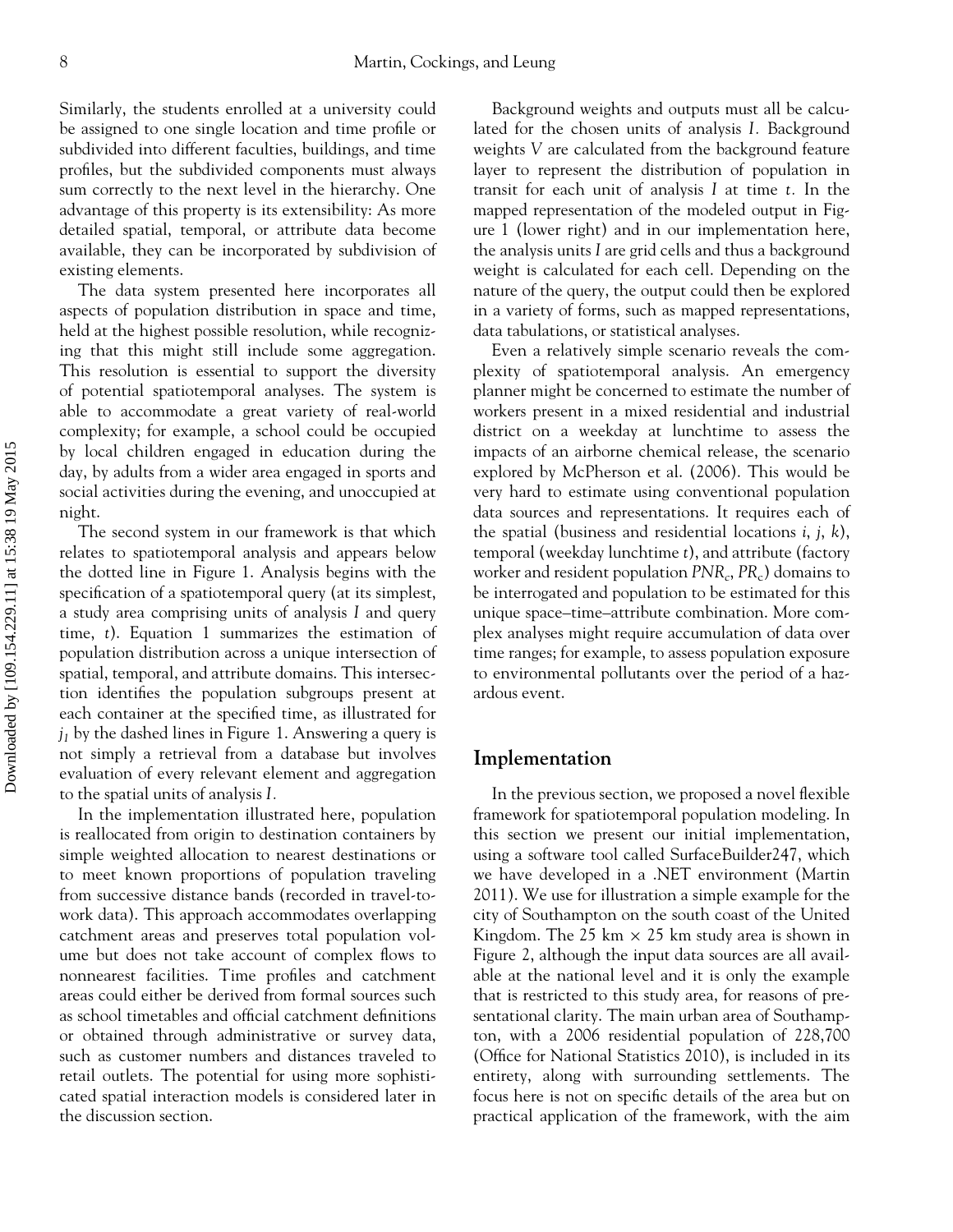

Figure 2. Southampton study area, with inset showing location within England and Wales (contains Ordnance Survey data @ Crown copyright and database right [2005, 2013]).

of demonstrating the feasibility of our proposed methods. We do not provide detailed evaluation of the many data–set–specific decisions that would be necessary precursors to a substantive application.

We use a gridded population modeling strategy for the outputs, gaining the advantages of stability over time and ease of integration with environmental models that have been noted earlier. Computationally, we build directly on previous algorithms that operated in only the spatial and attribute domains, redistributing population from centroid locations onto a grid but without a temporal component (Martin 1989, 1996).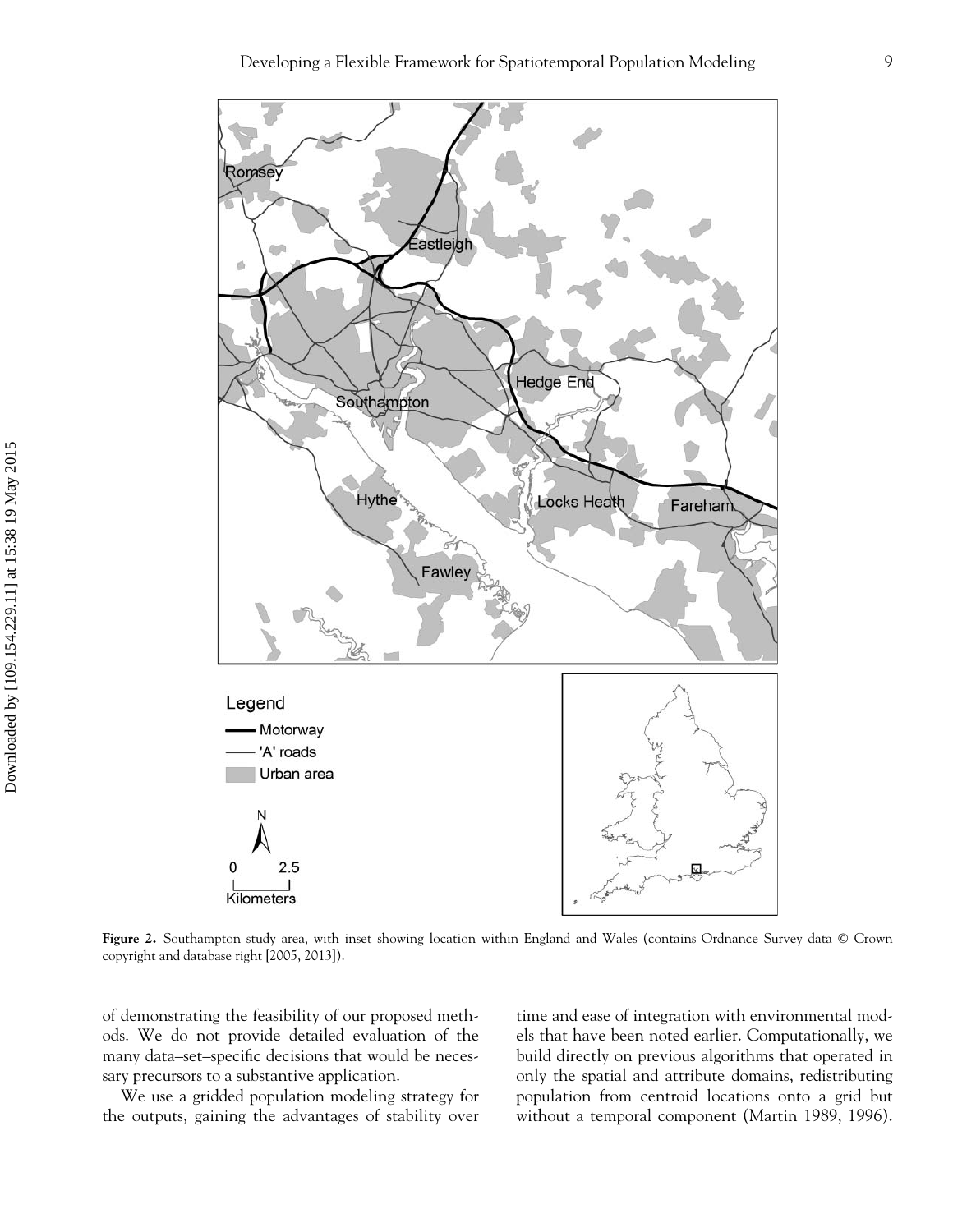| Population subgroups/ Reference<br>containers | date | Geographical<br>reference                      | Data source URLs (accessed<br>13 January 2014)                                                                                                                                                                             | Notes                                                                                                                                                                                                                 | Time<br>profile                                                                                   |
|-----------------------------------------------|------|------------------------------------------------|----------------------------------------------------------------------------------------------------------------------------------------------------------------------------------------------------------------------------|-----------------------------------------------------------------------------------------------------------------------------------------------------------------------------------------------------------------------|---------------------------------------------------------------------------------------------------|
| Origins<br>Residential<br>locations           | 2006 | 2001 Census OA<br>centroids                    | 2001 Census; 2006 MYE                                                                                                                                                                                                      | 2006 MYE populations                                                                                                                                                                                                  | N/A                                                                                               |
| Immobile<br>populations                       | 2001 | 2001 Census                                    | http://www.ons.gov.uk/;<br>2006 NSPD http://edina.ac.<br>uk/census/ (registration<br>required)<br>2001 Census communal<br>establishment residents<br>http://www.ons.gov.uk/                                                | weighted onto 2001 OA<br>centroids using 2006<br>NSPD delivery point<br>counts<br>Prison, care home<br>populations treated as<br>immobile                                                                             | N/A                                                                                               |
| Destinations                                  |      |                                                |                                                                                                                                                                                                                            |                                                                                                                                                                                                                       |                                                                                                   |
| Workplaces                                    | 2006 |                                                | 2001 OA centroids 2001 Census https://www.<br>nomisweb.co.uk/2006 ABI<br>data set http://www.ons.<br>gov.uk/ (subscription<br>required) 2006 NSPD<br>http://edina.ac.uk/census/<br>QLFS http://www.ukdataser<br>vice.ac.uk | 2006 ABI workplace<br>population estimates,<br>Lower Super Output<br>Area level, weighted<br>onto 2001 OA centroids<br>using 2006 NSPD<br>business postcodes; OA-<br>level census travel to<br>work by distance bands | Working patterns by<br>standard industry<br>classification groups<br>derived from QLFS            |
| Educational                                   |      |                                                |                                                                                                                                                                                                                            |                                                                                                                                                                                                                       |                                                                                                   |
| establishments<br>Schools                     | 2005 | Grid reference of                              | 2005 EduBase data http://                                                                                                                                                                                                  | Enrolled student counts for Terms and hours                                                                                                                                                                           |                                                                                                   |
|                                               |      | establishment                                  | www.education.gov.uk/edu<br>base/Neighbourhood<br>Statistics locations http://<br>www.neighbourhood.statis<br>tics.gov.uk/                                                                                                 | school and college,<br>September 2004                                                                                                                                                                                 | estimated clerically<br>from education<br>authority Web sites                                     |
| Universities                                  | 2006 | Postcode grid<br>reference of<br>main site     | 2006 Higher Education<br>Statistics Agency data<br>http://www.hesa.ac.uk/                                                                                                                                                  | Enrolled student counts for Terms and hours based<br>2006-2007                                                                                                                                                        | on University of<br>Southampton<br>calendar and travel<br>survey                                  |
| Hospitals                                     | 2006 | Postcode grid<br>reference of<br>hospital site | 2006 Hospital Episode<br>Statistics http://www.hscic.<br>gov.uk/hes                                                                                                                                                        | Inpatient, outpatient, and<br>A&E patient numbers<br>for provider/trust<br>weighted to hospital site<br>by number of beds                                                                                             | Inpatients allocated by<br>length of stay;<br>outpatients by<br>working day; A&E<br>over 24 hours |
| Background<br>Roads                           | 2006 | Road network                                   | Ordnance Survey Meridian<br>https://www.ordnancesur<br>vey.co.uk/opendatadown<br>load/products.html<br>DfT AADF by area, road,<br>and vehicle type for 17 time<br>periods http://www.dft.gov.<br>uk/traffic-counts/        | AADFs interpolated onto<br>roads by vehicle, road,<br>and area type from<br>National Transport<br>Model                                                                                                               | 17 DfT traffic flow time<br>periods covering<br>7-day week                                        |
| Land surface                                  | 1991 | Mean high water                                | 1991 Census MHW polygon<br>http://edina.ac.uk/census/                                                                                                                                                                      | MHW not available for<br>2001 Census; 1991<br>coastline used as mask                                                                                                                                                  | N/A                                                                                               |

| Table 1. Data sets used in Southampton case study |  |
|---------------------------------------------------|--|
|---------------------------------------------------|--|

Note:  $OA =$  output area,  $MYE =$  midyear estimates;  $NSPD =$  National Statistics Postcode Directory;  $ABI =$  Annual Business Inquiry;  $QLFS =$  Quarterly Labour Force Survey;  $A\&E$  = accident and emergency; DfT = Department for Transportation;  $AADF$  = annual average daily flows; MHW = mean high water.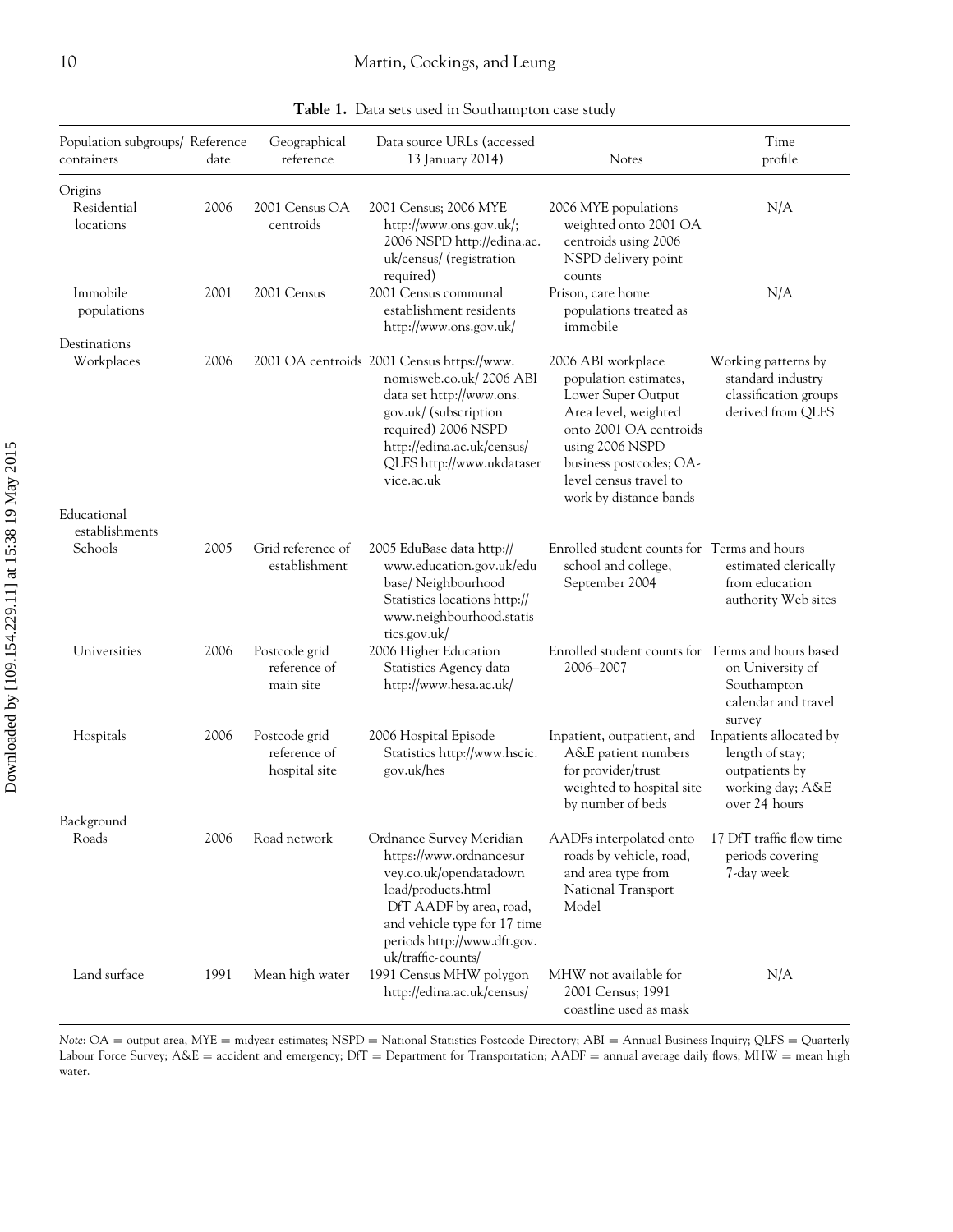Our background weights are therefore calculated as raster GIS layers, with grid cells I being the spatial units of analysis.

The data sources used in the case study are listed in Table 1. For illustration, we here use a model based only on residential, workplace, educational, and health care containers, with a reference year of 2006. This year represents the midpoint between censuses and is one of the first years for which sufficient data regarding these activities became available. The availability of national data has developed rapidly since 2006, but at the time of writing, publication of the relevant 2011 census outputs was not complete. Our principal data sources are the 2001 census, 2006 midyear estimates (MYE), Annual Business Inquiry (ABI), Edubase and Higher Education Statistics Agency (HESA) educational institution data, Hospital Episode Statistics (HES), National Statistics Postcode Directory (NSPD), with additional data from Department for Transport (DfT) and Ordnance Survey for background mapping and Quarterly Labour Force Survey (QLFS) for industry-specific time profiles. Web sites and notes for each data source are provided in Table 1: Some are openly downloadable, whereas others require registration or subscription. Each requires data linkage and estimation prior to use in our spatiotemporal modeling. Original counts from the input sources are not recoverable by analysis of the output layers.

The data system presented in the previous section is implemented as a library of .csv format data files following a standard structure, described in detail in Martin (2011). The principal input file type is a list of spatial containers, with one record per container. The same basic data are required for all containers, albeit with some attributes being specific to origins or destinations. The core structure is illustrated schematically in Figure 1 and includes spatial location and population counts for one or more population subgroups. For origins, these counts include the source populations for the model, whereas for destinations they are population capacities. Additional attributes unique to origins include information about the mobility of each subgroup. Additional attributes unique to destinations include reference to relevant time profiles, the spatial extent of the destination itself, and its catchment area. Each file includes metadata on sources and format. Default values are provided for each variable (e.g., age-specific mobility rates), which can be replaced by container-specific values, if available.

In this example, population origins are 2001 census output areas (OAs). These are the smallest zones for which tabular census results are published, having a mean of 300 usual residents. 2006 MYE data for larger units known as Lower Layer Super Output Areas (LSOA), with mean of 1,500 usual residents, have been allocated to OAs weighted by address counts drawn from the 2006 NSPD to produce OA population estimates for 2006. Each OA is represented by a population-weighted centroid and seven age and activity groups (preschool, three divisions of school age, working age divided into students and nonstudents, retirement age). The example uses a term–time population definition when locating students with different home and term–time addresses.

We exemplify the destination files with reference to education containers. Locations for all schools and universities have been obtained from national data sets (Table 1). Most are available as unit postcodes (the smallest units in the UK postal system), which are readily georeferenced to points using standard lookup tables. Each container has population capacities (numbers of students enrolled) in one or more age groups, reflecting the type of institution. Default values of site sizes and catchment radii have been estimated based on typical values for each type of institution. In this case, simple circular catchment areas have been defined in terms of proportions of the student population expected to travel over specified distance bands (discussed, e.g., by Martin and Atkinson 2001), although a range of more detailed catchment area descriptions could be incorporated where local data are available. Comparable procedures have been followed for employment and health locations using the data sources shown in Table 1. Exact reference dates vary, but 2006 midyear values have been used wherever possible.

Weights (V) for the background layer are here prepared as simple GIS raster layers matching the intended analysis resolution (I). For the Southampton study area, these are based on locations of roads from the OS OpenData Meridian layer and average annual daily flow (AADF) traffic data from the DfT National Transport Model (NTM; Department for Transport 2009). Coastal and open water areas are zero-weighted and all other areas assigned estimated counts of people traveling, using the DfT data on traffic flows by vehicle occupancy and vehicle, road, and area type, thus estimating the spatial distribution of population in transit. This example takes no account of other modes of transport.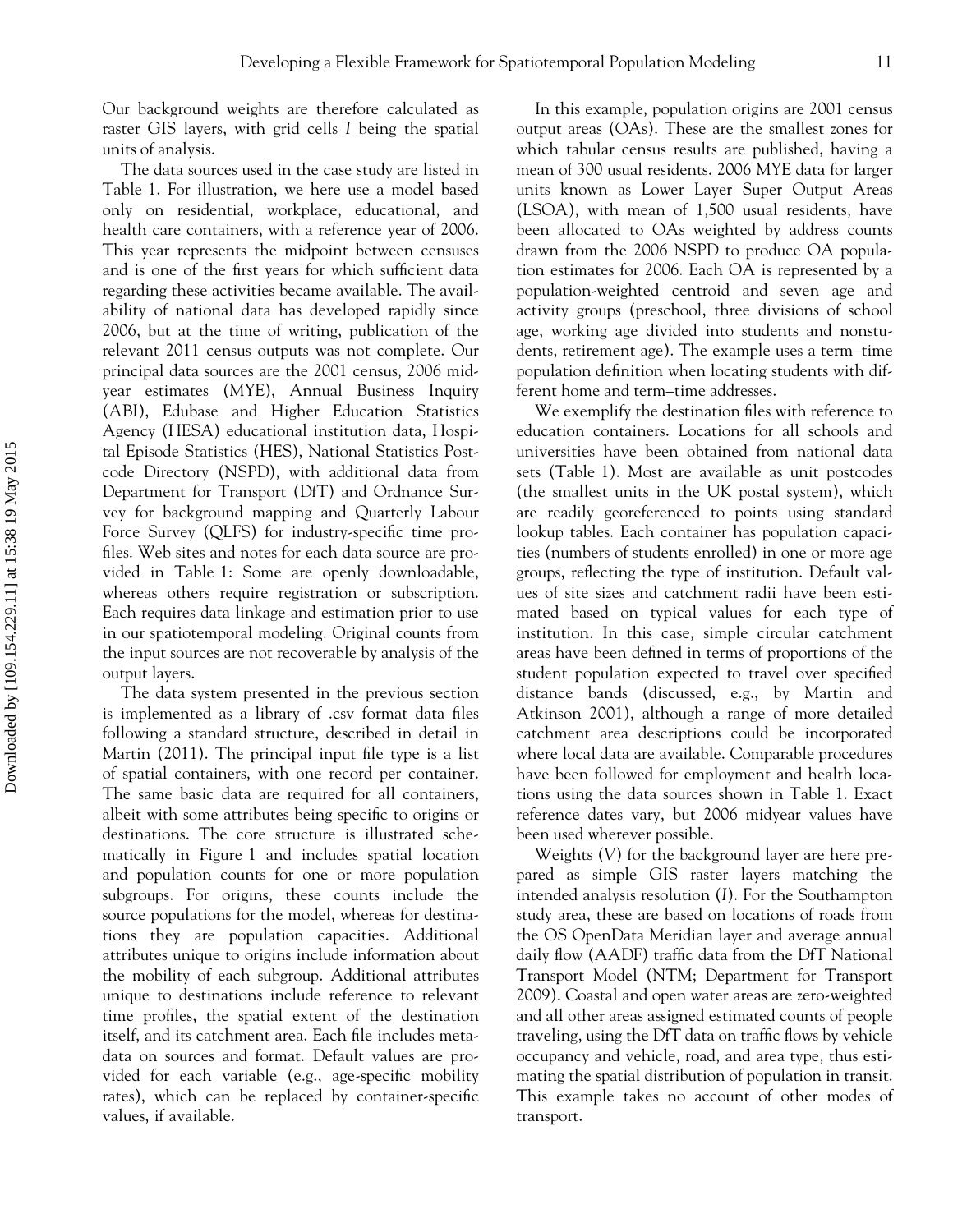

Figure 3. Processing sequence implemented in SurfaceBuilder247 program.

Time profiles are provided in separate files, listing the proportions of population present and in transit associated with different destination types at each time of day. Time intervals are not predetermined and here we use fifteen-minute intervals. For each of primary, secondary, and university working days, profiles are derived from published local education authority and survey data. For employment, these are based on analysis of the QLFS, which includes questions about hours worked and is coded by Standard Industrial Classification (SIC). We estimate time profiles for each SIC code reflecting differing patterns of work and assign these to places of employment. Population in transit is derived from the population arriving and departing each destination and the time taken to travel within its catchment area. Our time profiles are illustrative rather than definitive and could be replaced with detailed local information wherever it is available.

The SurfaceBuilder247 software executes a spatiotemporal query on these files, following the processing sequence illustrated in Figure 3. In the following explanation, letters refer to the elements in Figure 3. A run begins with the specification of all of the parameters necessary to describe the query, input data library, modeling, and outputs (A). Each identified population subgroup is processed separately in a complete run (B). Processing proceeds for the userspecified study area plus a geographical buffer of a width chosen to capture all local population movements into or out of the study area. A first pass through all origin data sets (C) identifies any immobile populations (D) and transfers these directly to an output layer (E). The remaining population in the origin containers is available for potential redistribution by the model. The principal processing loop visits each destination container in turn (F) and interrogates its associated time profile (G). The time profile indicates the proportion of its capacity population that is expected to be present at the query time, both at the destination and in transit within its catchment area (H). The destination population is handled in two stages. First, the population present at the destination is transferred from origins within the specified catchment area (I). This population is allocated within the spatial extent of the destination (J). Second, the population in transit is allocated across the catchment area (K) in proportion to the weights in the background layer (L). As the populations associated with each destination are redistributed, they are accumulated in an output grid layer (E). Once all destinations have been processed, any population remaining at the origin locations (M) is locally redistributed around the input locations using the original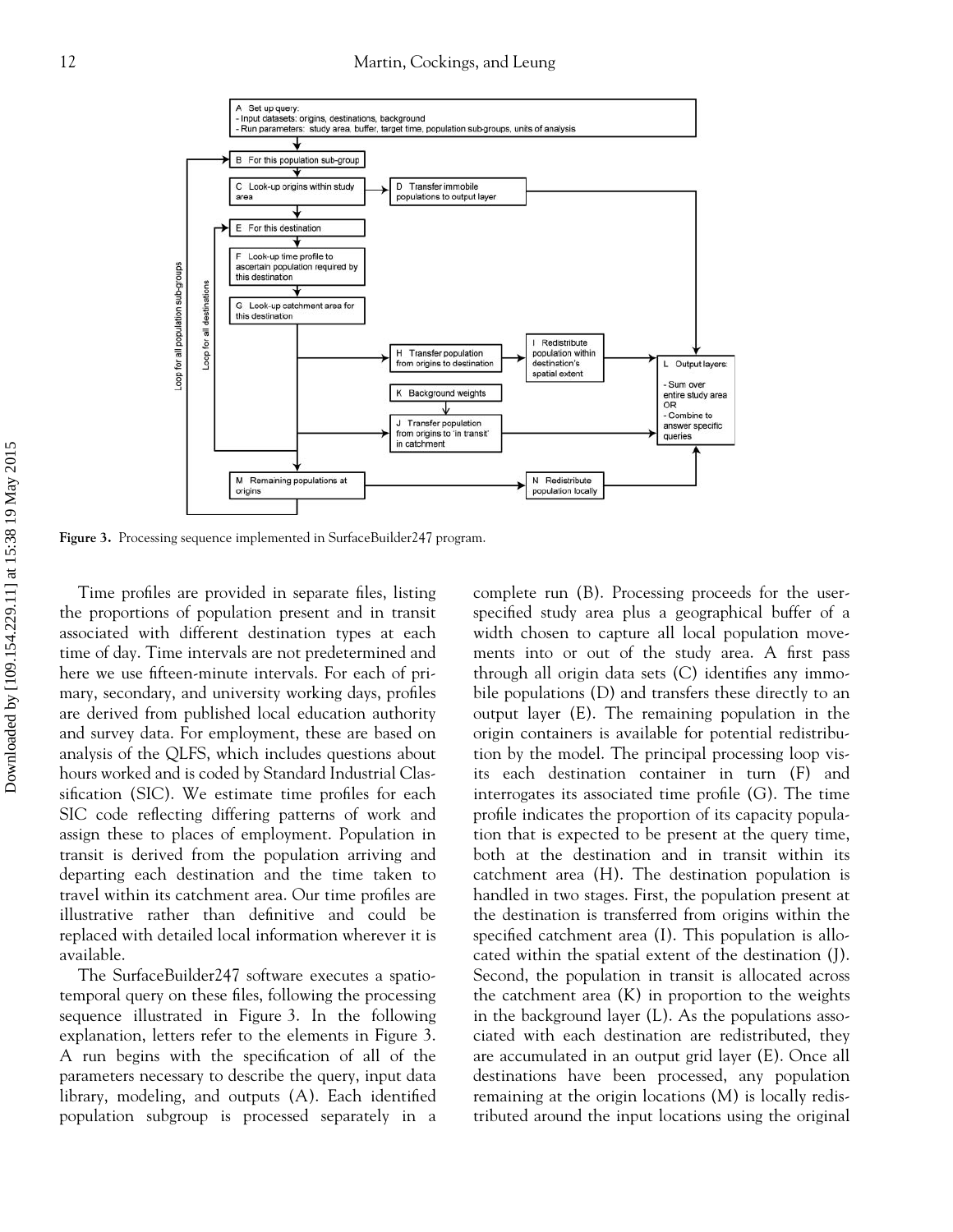

Figure 4. Modeled outputs for Southampton case study for a weekday during school and university term time at (A) 2:00 a.m., (B) 8:45 a.m., (C) 10:45 a.m., and (D) 4:15 p.m.

SurfaceBuilder algorithm (N) and it, too, is transferred to a further output layer (E). At the end of the process, the total population represented by the input origins has been transferred into a series of output layers (E) that sum to the original total. Outputs for the separate subgroups and layers can be combined in a variety of ways to answer specific analytical queries such as the count of all persons at work or count of children at home at a given time.

The preceding processing sequence is illustrated briefly in relation to the Southampton case study.

Processing is undertaken for each of the seven subgroups, for the study area plus a 25-km buffer area, reflecting typical local commuting distances, for different times of day on 8 March 2006, a Wednesday during school and university term time. Raster processing is based on a 200 m  $\times$  200-m grid, reflecting the spatial resolution of the source data sets. Origin populations are drawn from census OA centroid locations. Any immobile populations recorded in census OAs are first transferred to an output layer. Each of the destinations (workplaces, education sites, hospitals) is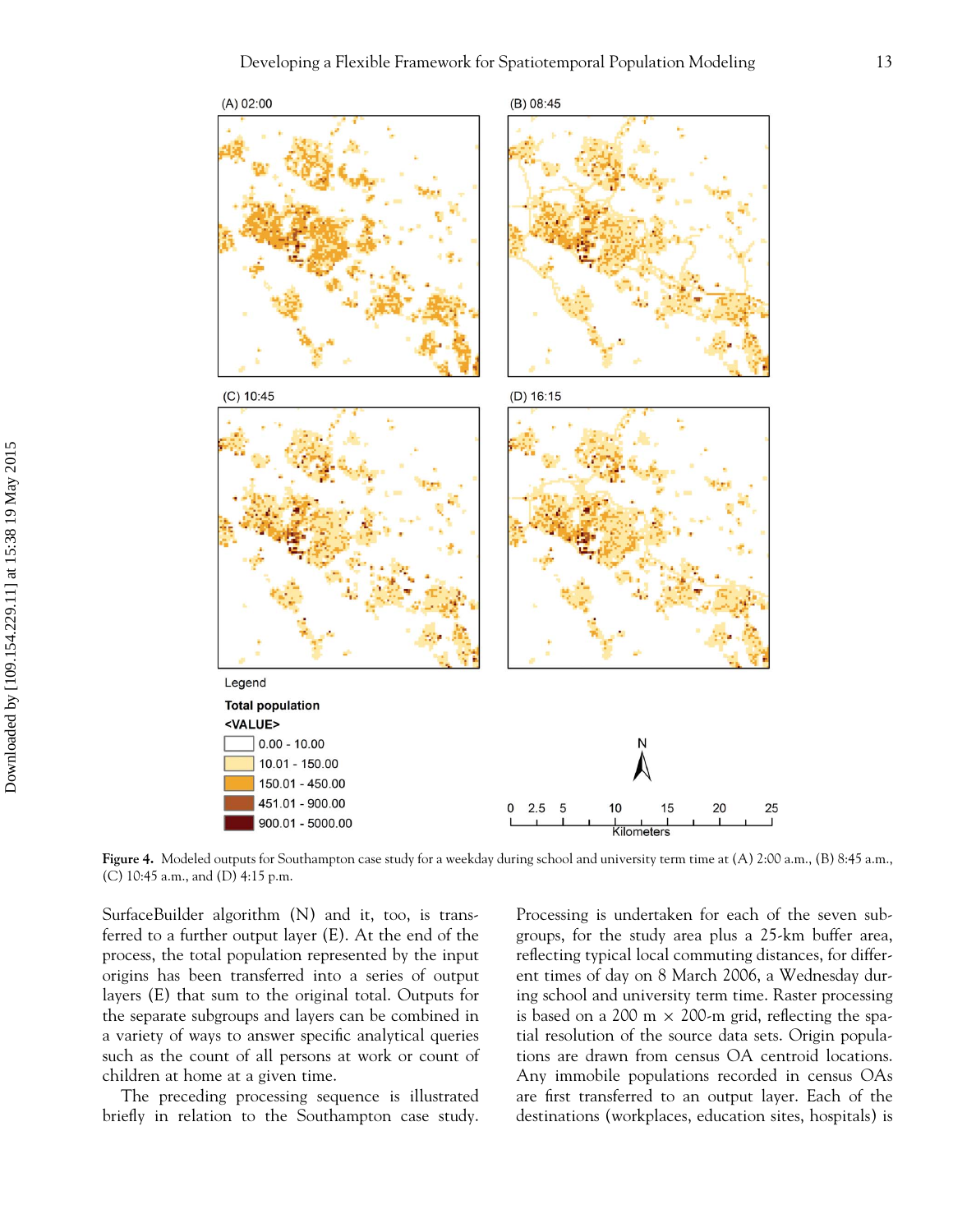then considered and their time profiles are compared to the model target time. Some destinations will have zero population at some times (e.g., schools in the early morning and at weekends), whereas others will have varying but nonzero populations at all times (e.g., workplaces in some industries, hospitals). Each destination is associated with a catchment area and nonresident populations are subtracted from OAs within the catchment areas and added to the relevant PNR and PT populations, thus decreasing the remaining PR count at each origin. In this example, workplaces have catchment areas defined as proportions of workers in successive distance traveled to work bands from 2001 census data. Population at each destination is redistributed across its spatial extent; for example, primary schools being set to 100 m (within a single cell of the output grid). The population in transit is distributed across the catchment area in proportion to the weights in the background layer. The coastal location of the city means that the background layer contains many zero-weighted cells representing the sea. When all destinations have been processed, the remaining origin populations are redistributed from OA centroids into the grid, reflecting local residential population densities. The output layers can be summed to obtain the distribution of the total population at target times, as illustrated in Figure 4, which shows models for a weekday during school and university term time at each of 2:00 a.m., 8:45 a.m., 10:45 a.m., and 4:15 p.m.

The 2:00 a.m. map (Figure 4A) is essentially a residential population distribution, with the densities in the map reflecting the geography of residential neighborhoods. The darkest shading indicates central neighborhoods with the highest density housing. The 8:45 a.m. map (Figure 4B), reflecting the morning travel peak, shows lower population densities across residential areas but with increased concentrations on the road network and central and local business districts. The 10:45 a.m. map (Figure 4C) represents a working day with peak numbers of employees at work and students in education. The highest concentration densities are in business districts but also in prominent sites such as schools, colleges, universities, and hospitals. The final map, 4:15 p.m. (Figure 4D), indicates the temporal asymmetry of a typical weekday, part way through the less peaked evening travel period. By this time most schools and colleges have closed but workplaces remain open and traffic levels are increased, but not yet to the level of 8:45 a.m. This simple sequence serves to illustrate just four possible outputs from the model, which could be directly interrogated to produce any day of week, time of day, or more complex sequences, within the scope of the source data sets.

#### **Discussion**

Our objective has been to introduce a framework for spatiotemporal population modeling and present an initial implementation. We have demonstrated a system capable of estimating population distributions from available data for any desired target time. We here consider a range of issues relating to methods employed, the Southampton case study, data availability, and validation.

Our approach is based on the redistribution of small area aggregate data and we make no attempt to explicitly replicate the behavior of individuals, as would be the case in spatial microsimulation (Birkin and Clarke 2012) or agent-based modeling (Crooks and Wise 2013), or to directly estimate movements between locations, as in spatial interaction modeling (Nakaya et al. 2007). The proposed framework provides the necessary elements for spatiotemporal population modeling, many of which could be achieved using alternative tools and models, thereby improving on our initial implementation. For example, the simplified distance-based catchment areas employed here could be replaced with more sophisticated spatial interaction models to allocate workers to workplaces or children to schools.

All of the spatial containers in our example have been georeferenced and modeled as points with a transformation onto a regular grid for background layers and output. This is not a fundamental requirement of the approach, but for most of the current UK data sets, the input points are the best available spatial locations having associated population characteristics. Smaller objects such as postcodes and buildings lack definitive polygon or population data. This georeferencing strategy will have an impact on some distance-based calculations, such as whether or not a point is included in a specific catchment area, but not on the population counts allocated to each container, which are driven by its capacity and time profile. Our example has used counts and locations from original sources rather than undertaking additional spatial transformations of unknown accuracy. Higher resolution data could readily be incorporated as they become available.

It is possible to directly interrogate the model at the container level, but the point data do not readily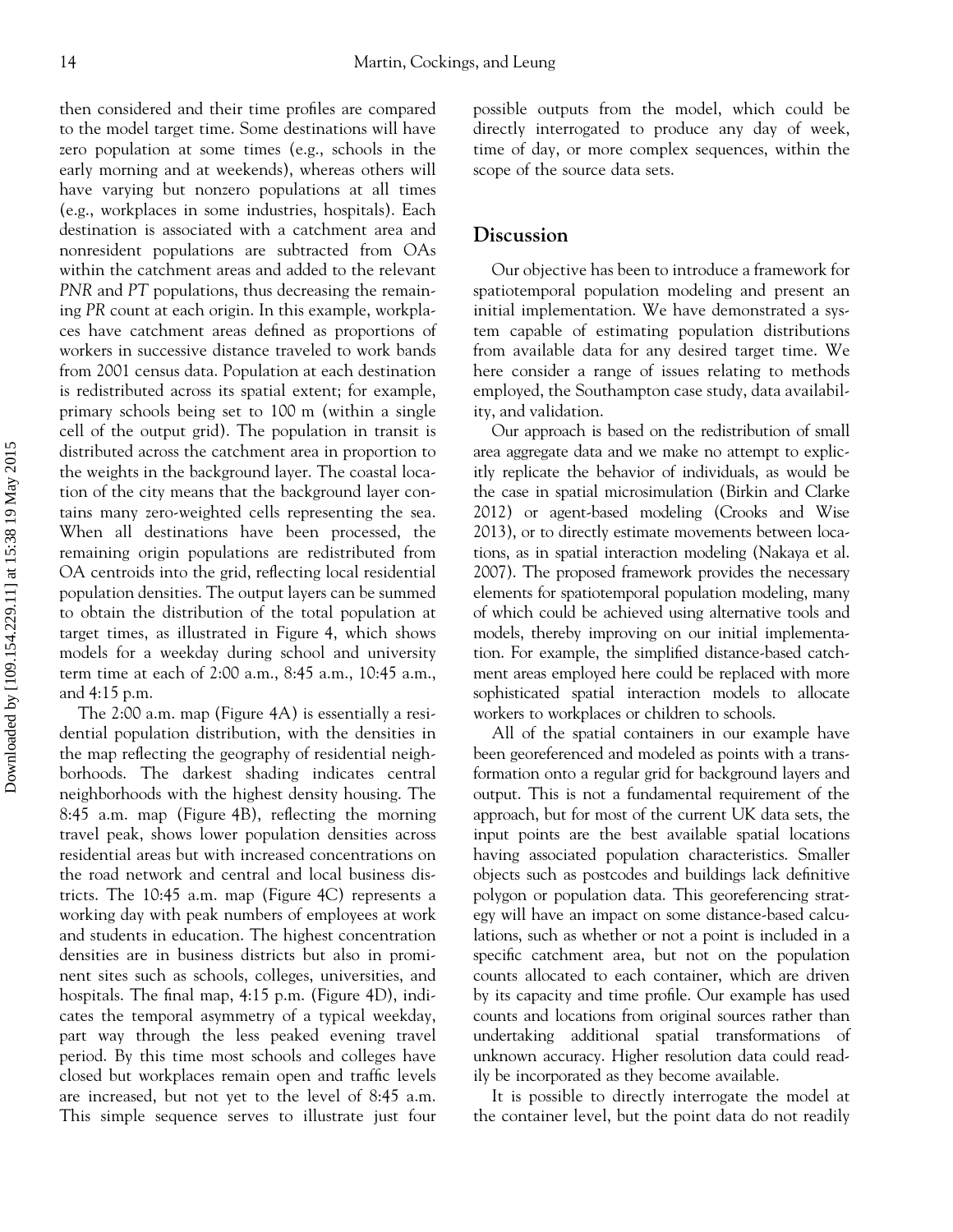lend themselves to cartographic representation, especially for comparison over time. We have therefore opted to build on previous work for redistribution of population from centroid locations onto a regular grid, reaping specific representational advantages identified in our earlier review. More broadly, we have not attempted to implement an entire spatiotemporal GIS of the type proposed by Pultar et al. (2010), yet we believe that these two lines of development could be fruitfully combined.

The Southampton example does not cover all population activity and is intended to demonstrate the feasibility of the approach using selected existing data sources. Data sources and activity categories are features of the application example rather than limitations imposed by the modeling framework. Notably, the case study excludes leisure and retail customers who are major contributors to urban population movement (although the balance between categories will itself vary with time and day). It also does not include flows to or from neighboring regions. It would be possible to add further activities or to increase resolution in any of the spatial, temporal, or attribute domains, as has been discussed earlier. Each enhancement would further improve the allocation of population into more clearly defined locations at a given time, thereby improving the accuracy of the distributions seen in Figure 4. It would be possible to repeat these models for more recent years, but a limitation remains that reliance on published secondary sources will always introduce time lags of up to one to two years between the most recently available data and the present.

A major consideration for any implementation of our framework is the preparation of the data library. Data availability remains an important issue, but there is currently enormous growth taking place in relevant data sources internationally; for example, through Open Data initiatives such as data.gov.uk and data.gov (Alani et al. 2007). This is making possible the assembly of a coherent population model at a spatial resolution comparable to the smallest areas for which census data are published. These data are increasingly freely available, often produced from sources such as administrative and transactional records that describe attendance or activity in key locations such as schools and hospitals. Available data are mostly aggregated in the spatial and temporal domains (or both), although administrative systems are increasingly able to provide temporal activity patterns, such as patient arrival times and durations in hospital accident and emergency departments (Health and Social Care Information Centre 2013). It

is still necessary to apply distributional assumptions derived from aggregated sources to individual sites. To date, there has been much less effort applied to the collation and publication of temporal information in common formats compared to the spatial aspects.

At present, the validation of our model outputs is extremely challenging. Fundamentally, this is because we are attempting to estimate time-specific population distributions not directly captured by any other measurement systems. We produce detailed estimates of population subgroups, locations, and times, for most of which no true values are available. One approach to validation would be to directly count the population present at certain times and places. There have been some interesting recent attempts to do this. Greger (2015) used observation of three commercial buildings over a seven-hour period to validate a building-level spatiotemporal model of central Tokyo. Charles-Edwards and Bell (2013) used a range of technologies to implement cordon counts of the population entering and leaving a large university campus over a twelve-hour period. In both cases there were difficulties associated with the separation of residential and nonresidential populations. At the building level, it was necessary to select only commercial buildings that could reasonably be assumed to be unoccupied at the start of the observation period. For the university, it was necessary to use administrative information to estimate the number of residents at the start of the period. Further challenges were presented by the need to identify and simultaneously observe all possible entry and exit routes, greatly restricting the choice of candidate buildings. The university study was made possible by its being bounded on three sides by a river, with only a small number of access points. Greger's (2015) approach provided a detailed validation exercise but focused on only one type of population activity over a very limited range of time and space. Many of the differences observed between the model and validation are attributable to these limitations. Charles-Edwards and Bell (2013) developed a hybrid approach but not an independent validation of modeled data. Both studies acknowledge the substantial cost and resource requirements to cover very restricted time periods. In the context of this study it would not be possible to scale up these observational approaches to assess the entire population present even to a single neighborhood, given our concern with variation over multiple timescales in complex multiuse areas with residential, nonresidential, and in-transit populations and multiple access points.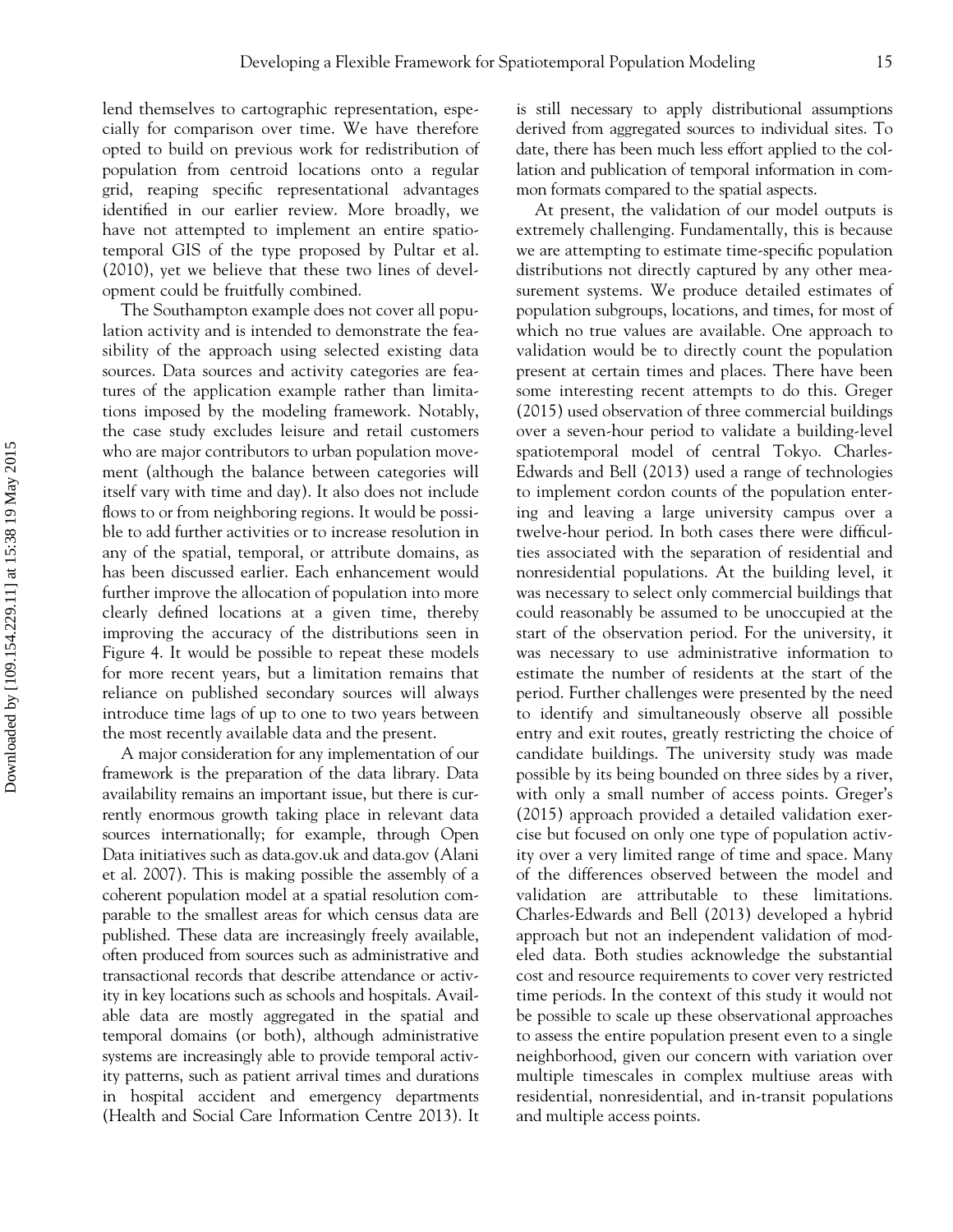A second approach to validation would be to use alternative data sources, but we have here proposed a framework, the objective of which is to integrate all of the available sources to produce the best possible estimate of the entire population distribution. Administrative data sources tend to be activity-specific; hence, hospital activity data on patient numbers are a definitive source, which we would want to use in the modeling. Patient numbers in the model cannot be validated by removing the hospital data and seeking to reestimate the missing values from sources relating to workplaces or schools. Nevertheless, it should be noted that the approach presented here is akin to an exact interpolation method (Lam 1983) in which known input counts will be directly replicated in the output model. Thus, whenever an additional data source records the population engaged in an activity at a particular point in time and space, those values will be replicated in the output, improving the overall accuracy of the model.

A third approach to the validation challenge would be to employ data that continuously track populations and monitor activity, such as mobile telephony, shopping center footfall counts, traffic sensors, or georeferenced social media posts. At present, research access to these big data types is limited, but they have the potential to provide proxies for population redistribution over space and time, independent of traditional administrative data sources. These data present additional ethical constraints and calibration challenges (e.g., the ratios between population and phone calls or vehicle movements are not fixed and sociodemographic characteristics are not directly measured). It is clear that no one source can be used for the validation of all the others. Rather, it will be necessary to triangulate multiple sources to produce indicators of uncertainty. The science of interpreting and calibrating big data is at a relatively early stage and would most likely still require integration with baseline data of known quality such as residential counts and school registration numbers. Despite these difficulties, we consider the cross-validation and integration of these very different sources to be a key research challenge and potentially the only sufficient means of validating the outputs of comprehensive spatiotemporal population models.

## Conclusion

In this article we have proposed a novel conceptual framework for spatiotemporal population modeling, demonstrated a specific implementation, and illustrated its application with a case study. Our approach involves a spatiotemporal data system, with a continuous representation of time, supporting a separate analysis system. It meets a widely expressed need for population models that are temporally as well as spatially detailed and that have the potential to support a wide range of new analytical uses. This work addresses the central problem that static nighttime residential population distributions continue to be used for the majority of analyses when reality is enormously complex and continuously varying over multiple timescales. Incorporating greater temporal specificity has already been established as having the potential to deliver massively more accurate assessments of population exposure to hazard, demand for services, and emergency preparedness (Bhaduri et al. 2007; Aubrecht et al. 2013).

The approach described here provides an important step forward, but we have identified four key areas in which further research is needed. Implementation of the framework could be enhanced by the incorporation of alternative methods, such as the use of more sophisticated spatial interaction models to define catchments and flows. More generally, our approach lends itself to integration with other contemporary developments in spatiotemporal GIS. We have demonstrated an application using readily available data but have identified potential data enhancements in each of the spatial, temporal, and attribute domains. One particularly attractive development would be the integration of near-real-time data derived from a variety of continuously sensed data sources to augment the predominantly administrative systems employed here. There is also a need for the development of new validation approaches able to handle the inherent uncertainties associated with all of the potential comparator data sources.

Finally, consideration of spatiotemporal population modeling brings to the fore the importance of what we have called the modifiable spatiotemporal unit problem. This is relevant to every application of population mapping although the literature has, somewhat illogically, focused almost exclusively on the modifiable areal unit problem. When using spatial population data, analytical results will be heavily dependent not only on the spatial units but also the reference time to which the data relate. It is clear that a nighttime residential population map will be highly misleading if used to assess the population exposed to a daytime emergency, regardless of the choice of spatial units. Our approach is already able to reconstruct the very different population distribution at, for example,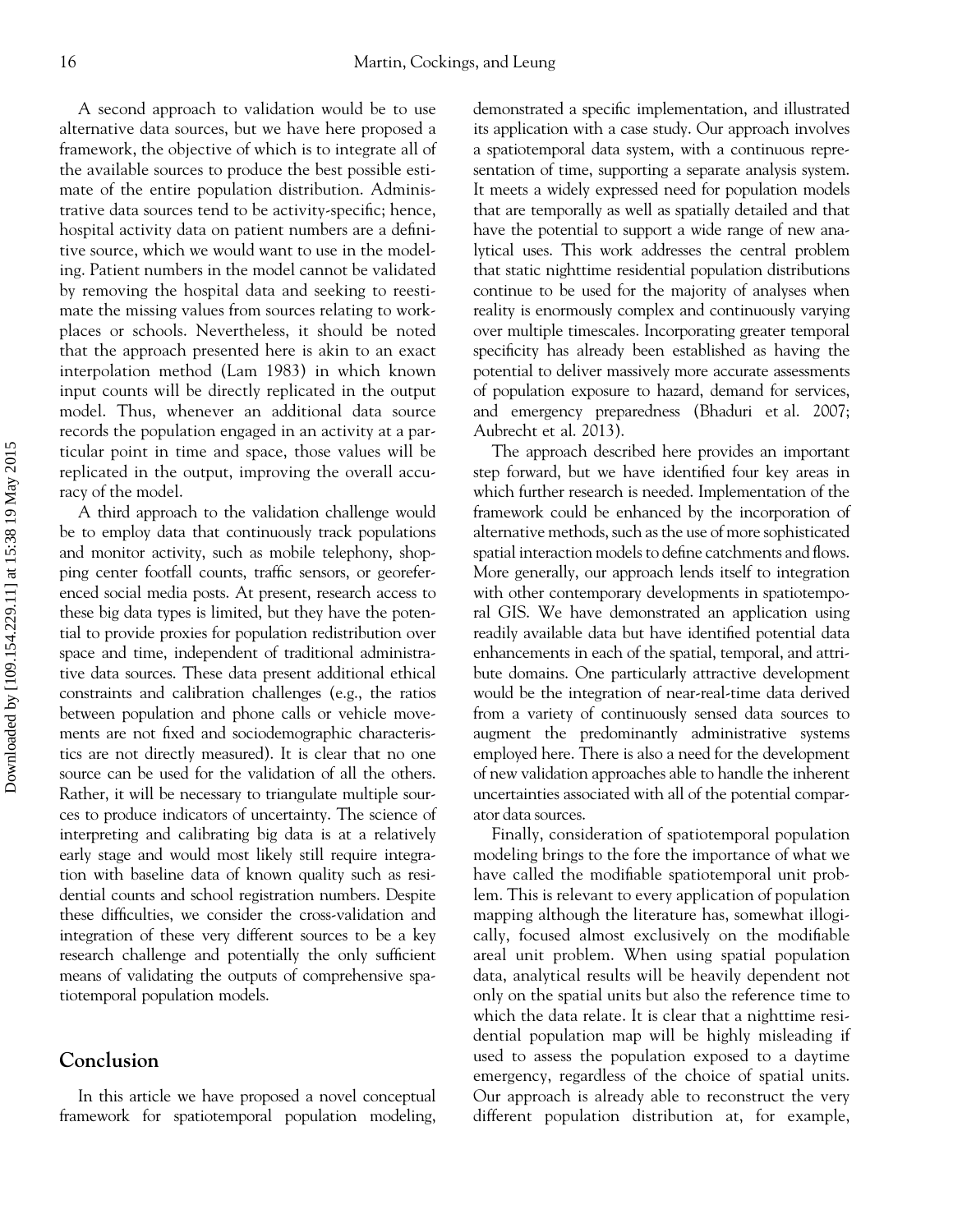8:45 a.m. compared to 10:45 a.m. As researchers begin to use new and richer data sources, particularly those captured by continuous tracking rather than formal enumeration, consideration of the modifiable spatiotemporal unit problem will necessarily become much more important. Working rigorously in this exciting but challenging new environment will require appropriate methods for handling spatiotemporal data such as the modeling framework presented here.

### Acknowledgments

The authors gratefully acknowledge the comments of four anonymous referees. Data sets contain publicsector information licensed under the Open Government Licence v2.0 and Ordnance Survey OpenData Licence, Contains Ordnance Survey and National Statistics data © Crown copyright and database right 2013. Contains Royal Mail data © Royal Mail copyright and database right 2006. Annual Business Inquiry Service, National Online Manpower Information Service, licence NTC/ABI07-P3020. Quarterly Labour Force Survey, UK Data Service, usage number 40023. Meridian 2 National [SHAPE geospatial data], Scale 1:50000, Tiles: GB, Updated: July 2013, Ordnance Survey (GB), Using: EDINA Digimap Ordnance Survey Service, http://digimap.edina.ac.uk, Downloaded: Friday, December 13 22:19:27 GMT 2013.

## Funding

The authors gratefully acknowledge Economic and Social Research Council Award RES-062-23-0081.

## References

- Ahas, R., A. Aasa, S. Silm, and M. Tiru. 2010. Daily rhythms of suburban commuters' movements in the Tallinn metropolitan area: Case study with mobile positioning data. Transportation Research C 18:45–54.
- Ahola, T., K. Virrantaus, J. M. Krisp, and G. J. Hunter. 2007. A spatio-temporal population model to support risk assessment and damage analysis for decision-making. International Journal of Geographical Information Science 21 (8): 935–53.
- Alani, H., D. Dupplaw, J. Sheridan, K. O'Hara, J. Darlington, N. Shadbolt, and C. Tullo. 2007. Unlocking the potential of public sector information with semantic Web technology. Paper presented at the 6th International Semantic Web Conference, Busan, Korea. [http://oro.open.ac.uk/20028/1/ \(last accessed 14 Janu](http://oro.open.ac.uk/20028/1/)[ary 2014\).](http://oro.open.ac.uk/20028/1/)
- Aubrecht, C., D. Ozceylan, K. Steinnocher, and S. Freire. 2013. Multi-level geospatial modeling of human

exposure patterns and vulnerability indicators. Natural Hazards 68:147–63.

- Bhaduri, B., E. Bright, P. Coleman, and M. Urban. 2007. LandScan USA: A high resolution geospatial and temporal modeling approach for population distribution and dynamics. GeoJournal 69:103–17.
- Birkin, M., and G. Clarke. 2012. The enhancement of spatial microsimulation models using geodemographics. Annals of Regional Science 49:515–32.
- Birkin, M., and N. Malleson. 2013. Investigating the behaviour of Twitter users to construct an individual-level model of metropolitan dynamics. Working Paper 05/ 13, National Centre for Research Methods, Southampton, UK. [http://eprints.ncrm.ac.uk/3166/1/complex\\_ci](http://eprints.ncrm.ac.uk/3166/1/complex_city_twitter_Birkin_Malleson.pdf) [ty\\_twitter\\_Birkin\\_Malleson.pdf \(last accessed 20](http://eprints.ncrm.ac.uk/3166/1/complex_city_twitter_Birkin_Malleson.pdf) [December 2013\).](http://eprints.ncrm.ac.uk/3166/1/complex_city_twitter_Birkin_Malleson.pdf)
- Charles-Edwards, E., and M. Bell. 2013. Estimating the service population of a large metropolitan university campus. Applied Spatial Analysis and Policy 6 (3): 209–28.
- Çöltekin, A., S. De Sabbata, C. Willi, I. Vontobel, S. Pfister, M. Kuhn, and M. Lacayo. 2011. Modifiable temporal unit problem. Paper presented at Persistent problems in geographic visualization, International Cartographic Conference 2011 Workshop, Paris. [http://](http://www.geo.uzh.ch/~arzu/publications/coltekin-etal-icc-geovis2011.pdf) [www.geo.uzh.ch/~arzu/publications/coltekin-etal-icc-geo](http://www.geo.uzh.ch/~arzu/publications/coltekin-etal-icc-geovis2011.pdf) [vis2011.pdf \(last accessed 14 January 2014\).](http://www.geo.uzh.ch/~arzu/publications/coltekin-etal-icc-geovis2011.pdf)
- Coombes, M. 2010. Defining labour market areas by analysing commuting data: Innovative methods in the 2007 review of travel-to-work areas. In Technologies for migration and commuting analysis: Spatial interaction data applications, ed. J. Stillwell, O. Duke-Williams, and A. Dennett, 227–41. Hershey, PA: IGI Global.
- Crooks, A., and S. Wise. 2013. GIS and agent-based models for humanitarian assistance. Computers, Environment and Urban Systems 41:100–11.
- de Jong, R., and S. de Bruin. 2012. Linear trends in seasonal vegetation time series and the modifiable temporal unit problem. Biogeosciences 9:71–77.
- Deng, C., and C. Wu. 2013. Improving small-area population estimation: An integrated geographic and demographic approach. Annals of the Association of American Geographers 103 (5): 1123–41.
- Department for Transport. 2009. National transport model: High level overview. [http://webarchive.nationalarchives.](http://webarchive.nationalarchives.gov.uk/20110202223628/http://www.dft.gov.uk/pgr/economics/ntm/highleveloverview.pdf) [gov.uk/20110202223628/http://www.dft.gov.uk/pgr/](http://webarchive.nationalarchives.gov.uk/20110202223628/http://www.dft.gov.uk/pgr/economics/ntm/highleveloverview.pdf) [economics/ntm/highleveloverview.pdf \(last accessed](http://webarchive.nationalarchives.gov.uk/20110202223628/http://www.dft.gov.uk/pgr/economics/ntm/highleveloverview.pdf) [14 January 2014\).](http://webarchive.nationalarchives.gov.uk/20110202223628/http://www.dft.gov.uk/pgr/economics/ntm/highleveloverview.pdf)
- Eicher, C. L., and C. A. Brewer. 2001. Dasymetric mapping and areal interpolation: Implementation and evaluation. Cartography and Geographic Information Science 28 (2): 125–38.
- Fielding, J. 2007. Environmental injustice or just the lie of the land: An investigation of the socio-economic class of those at risk from flooding in England and Wales Sociological Research Online 12 (4): 4.
- Foley, D. L. 1952. The daily movement of population into central business districts. American Sociological Review 17 (5): 538–43.
- Greger, K. 2015. Spatio-temporal building population estimation for highly urbanized areas using GIS. Transactions in GIS 19 (1): 129–50.
- Hagerstrand, T. 1970. What about people in regional science? Papers in Regional Science 24 (1): 6–21.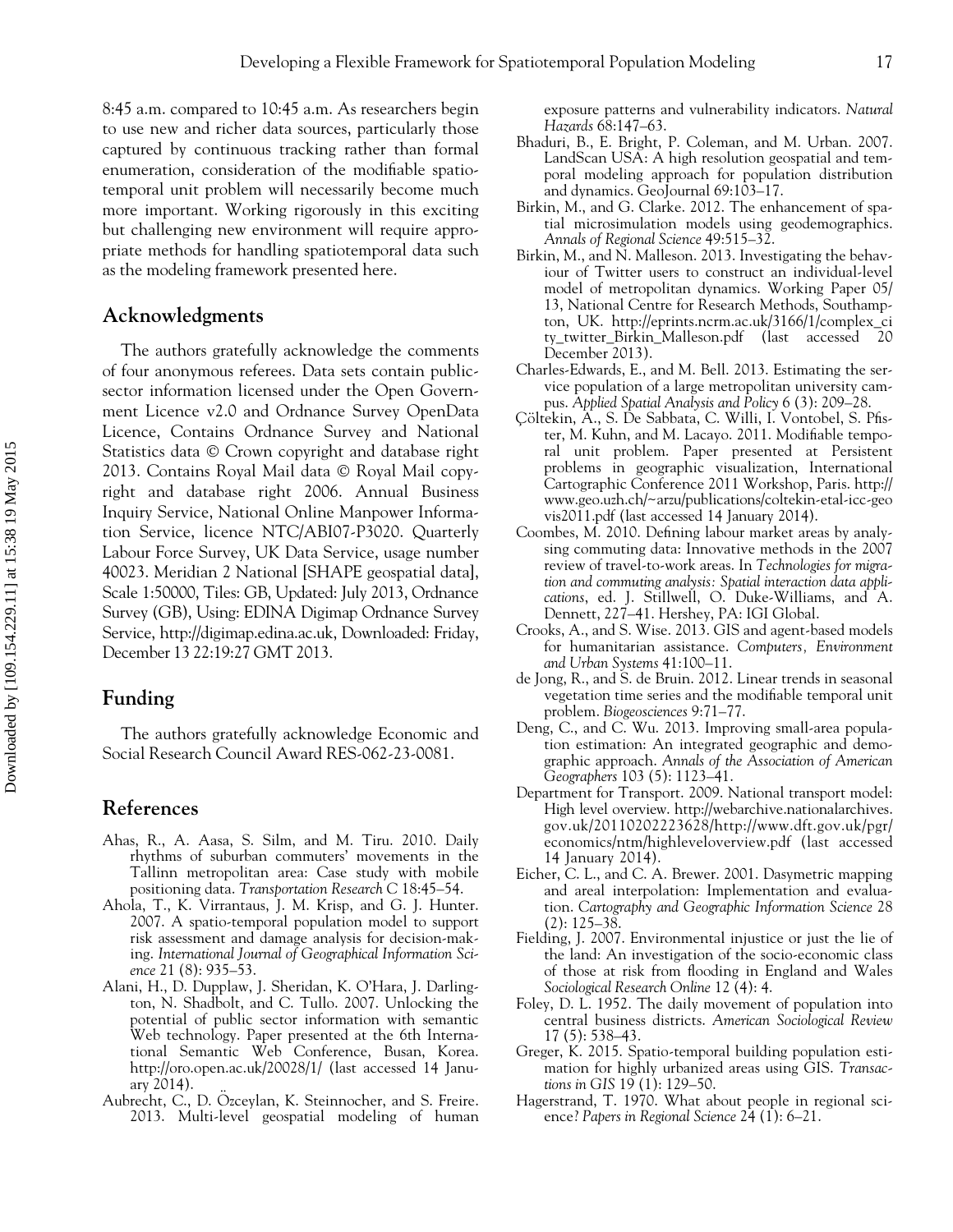1975. Space, time and human conditions. In Dynamic allocation of urban space, ed. A. Karlquist, L. Lundquist, and F. Snickars, 3–12. Westmead, UK: Saxon House.

- Health and Social Care Information Centre. 2013. Provisional monthly topic of interest: Trends in accident & emergency and workforce data. [http://www.hscic.gov.](http://www.hscic.gov.uk/catalogue/PUB11051/prov-mont-hes-admi-outp-ae-apr-feb-12--13-toi-ae-rep.pdf) [uk/catalogue/PUB11051/prov-mont-hes-admi-outp-ae](http://www.hscic.gov.uk/catalogue/PUB11051/prov-mont-hes-admi-outp-ae-apr-feb-12--13-toi-ae-rep.pdf)[apr-feb-12–13-toi-ae-rep.pdf \(last accessed 10 February](http://www.hscic.gov.uk/catalogue/PUB11051/prov-mont-hes-admi-outp-ae-apr-feb-12--13-toi-ae-rep.pdf) [2014\).](http://www.hscic.gov.uk/catalogue/PUB11051/prov-mont-hes-admi-outp-ae-apr-feb-12--13-toi-ae-rep.pdf)
- Jacquez, G. 2011. It's about space and time: From the modifiable areal unit problem (MAUP) to the modifiable temporal unit problem (MTUP) to the modifiable spatio-temporal unit problem (MSTUP). [http://www.](http://www.biomedware.com/blog/2011/it%E2%80%99s-about-space-and-time-from-the-modifiable-areal-unit-problem-maup-to-the-modifiable-temporal-unit-problem-mtup-to-the-modifiable-spatio-temporal-unit-problem-mstup/) [biomedware.com/blog/2011/it%E2%80%99s-about-space](http://www.biomedware.com/blog/2011/it%E2%80%99s-about-space-and-time-from-the-modifiable-areal-unit-problem-maup-to-the-modifiable-temporal-unit-problem-mtup-to-the-modifiable-spatio-temporal-unit-problem-mstup/)[and-time-from-the-modifiable-areal-unit-problem-maup](http://www.biomedware.com/blog/2011/it%E2%80%99s-about-space-and-time-from-the-modifiable-areal-unit-problem-maup-to-the-modifiable-temporal-unit-problem-mtup-to-the-modifiable-spatio-temporal-unit-problem-mstup/)[to-the-modifiable-temporal-unit-problem-mtup-to-the](http://www.biomedware.com/blog/2011/it%E2%80%99s-about-space-and-time-from-the-modifiable-areal-unit-problem-maup-to-the-modifiable-temporal-unit-problem-mtup-to-the-modifiable-spatio-temporal-unit-problem-mstup/)[modifiable-spatio-temporal-unit-problem-mstup/ \(last](http://www.biomedware.com/blog/2011/it%E2%80%99s-about-space-and-time-from-the-modifiable-areal-unit-problem-maup-to-the-modifiable-temporal-unit-problem-mtup-to-the-modifiable-spatio-temporal-unit-problem-mstup/) [accessed 20 December 2013\).](http://www.biomedware.com/blog/2011/it%E2%80%99s-about-space-and-time-from-the-modifiable-areal-unit-problem-maup-to-the-modifiable-temporal-unit-problem-mtup-to-the-modifiable-spatio-temporal-unit-problem-mstup/)
- Jochem, W., K. Sims, E. Bright, M. Urban, A. Rose, P. Coleman, and B. Bhaduri. 2013. Estimating traveller populations at airport and cruise terminals for population distribution and dynamics. Natural Hazards 68 (3): 1325–42.
- Kwan, M.-P. 2004. GIS methods in time-geographic research: Geocomputation and geovisualization of human activity patterns. Geografiska Annaler B 86:267–80.
- Lam, N. S.-N. 1983. Spatial interpolation methods: A review. The American Cartographer 10 (2): 129–49.
- Manyika, J., M. Chui, B. Brown, J. Bughin, R. Dobbs, C. Roxburgh, and A. Hung-Byers. 2011. Big data: The next frontier for innovation, competition, and productivity. McKinsey Global Institute. [http://www.mckinsey.com/](http://www.mckinsey.com/~/media/McKinsey/dotcom/Insights%20and%20pubs/MGI/Research/Technology%20and%20Innovation/Big%20Data/MGI_big_data_full_report.ashx) [~/media/McKinsey/dotcom/Insights%20and%20pubs/](http://www.mckinsey.com/~/media/McKinsey/dotcom/Insights%20and%20pubs/MGI/Research/Technology%20and%20Innovation/Big%20Data/MGI_big_data_full_report.ashx) [MGI/Research/Technology%20and%20Innovation/Big](http://www.mckinsey.com/~/media/McKinsey/dotcom/Insights%20and%20pubs/MGI/Research/Technology%20and%20Innovation/Big%20Data/MGI_big_data_full_report.ashx) [%20Data/MGI\\_big\\_data\\_full\\_report.ashx \(last accessed](http://www.mckinsey.com/~/media/McKinsey/dotcom/Insights%20and%20pubs/MGI/Research/Technology%20and%20Innovation/Big%20Data/MGI_big_data_full_report.ashx) [12 June 2014\).](http://www.mckinsey.com/~/media/McKinsey/dotcom/Insights%20and%20pubs/MGI/Research/Technology%20and%20Innovation/Big%20Data/MGI_big_data_full_report.ashx)
- Martin, D. 1989. Mapping population data from zone centroid locations. Transactions of the Institute of British Geographers 14:90–97.

1996. An assessment of surface and zonal models of population. International Journal of Geographical Information Systems 10:973–89.

- 2011. SurfaceBuilder247: User guide. Southampton, UK: University of Southampton. [http://www.esrc.ac.](http://www.esrc.ac.uk/my-esrc/grants/RES-062-23-1811/outputs/read/ece508b5-6438-4e96-99eb-8fd68f1d3b99) [uk/my-esrc/grants/RES-062-23-1811/outputs/read/ece](http://www.esrc.ac.uk/my-esrc/grants/RES-062-23-1811/outputs/read/ece508b5-6438-4e96-99eb-8fd68f1d3b99) [508b5-6438-4e96-99eb-8fd68f1d3b99 \(last accessed](http://www.esrc.ac.uk/my-esrc/grants/RES-062-23-1811/outputs/read/ece508b5-6438-4e96-99eb-8fd68f1d3b99) [30 January 2014\).](http://www.esrc.ac.uk/my-esrc/grants/RES-062-23-1811/outputs/read/ece508b5-6438-4e96-99eb-8fd68f1d3b99)
- Martin, D., and P. M. Atkinson. 2001. Investigating the spatial linkage of primary school performance and catchment characteristics. Computers, Environment and Urban Systems 5:67–83.
- Martin, D., S. Cockings, and A. Harfoot. 2013. Development of a geographical framework for census workplace data. Journal of the Royal Statistical Society: Series A: Statistics in Society 176 (2): 585–602.
- McPherson, T. N., and M. J. Brown. 2004. Estimating daytime and nighttime population distributions in U.S. cities for emergency response activities. Paper presented at the Symposium on Planning, Nowcasting, and Forecasting in the Urban Zone, American Meteorological Society, Seattle, WA. [http://ams.confex.com/](http://ams.confex.com/ams/pdfpapers/74017.pdf)

[ams/pdfpapers/74017.pdf \(last accessed 20 December](http://ams.confex.com/ams/pdfpapers/74017.pdf) [2013\).](http://ams.confex.com/ams/pdfpapers/74017.pdf)

- McPherson, T. N., J. F. Rush, H. Khalsa, A. Ivey, and M. J. Brown. 2006. A day-night population exchange model for better exposure and consequence management assessments. Paper presented at the Sixth Symposium on the Urban Environment, American Meteorological Society, Atlanta, GA. [http://ams.confex.com/ams/](http://ams.confex.com/ams/pdfpapers/105209.pdf) [pdfpapers/105209.pdf \(last accessed 20 December](http://ams.confex.com/ams/pdfpapers/105209.pdf) [2013\).](http://ams.confex.com/ams/pdfpapers/105209.pdf)
- Mennis, J. 2009. Dasymetric mapping for estimating population in small areas. Geography Compass 3 (2): 727–45.
- Nakaya, T., A. S. Fotheringham, K. Hanaoka, G. Clarke, D. Ballas, and K. Yano. 2007. Combining microsimulation and spatial interaction models for retail location analysis. Journal of Geographical Systems 9:345–69.
- Office for National Statistics. 2010. Population estimates for UK, England and Wales, Scotland and Northern Ireland, mid 2006. [http://www.ons.gov.uk/ons/publications/](http://www.ons.gov.uk/ons/publications/re-reference-tables.html?edition=tcm%3A77-213674) [re-reference-tables.html?edition=tcm%3A77-213674](http://www.ons.gov.uk/ons/publications/re-reference-tables.html?edition=tcm%3A77-213674) [\(last accessed 13 January 2014\).](http://www.ons.gov.uk/ons/publications/re-reference-tables.html?edition=tcm%3A77-213674)
- Openshaw, S. 1984. The modifiable areal unit problem. Norwich, UK: Geo Books.
- Peuquet, D. 1994. It's about time: A conceptual framework for the representation of temporal dynamics in geographic information systems. Annals of the Association of American Geographers 84 (3): 441–61.
- ———. 2001. Making space for time: Issues in space–time data representation. GeoInformatica 5 (1): 11–32.
- Pultar, E., T. J. Cova, M. Yuan, and M. F. Goodchild. 2010. EDGIS: A dynamic GIS based on space time points. International Journal of Geographical Information Science 24 (3): 329–46.
- Rhind, D. W. 1991. Counting the people. In Geographical information systems: Principles and applications, ed. D. J. Maguire, M. F. Goodchild, and D. W. Rhind, 123–37. New York: Wiley.
- Schmitt, R. C. 1956. Estimating daytime populations. Journal of the American Planning Association 22 (2): 83–88.
- Sleeter, R. and N. Wood. 2006. Estimating daytime and nighttime population density for coastal communities in Oregon. Paper presented at the 44th Urban and Regional Information Systems Association annual conference, British Columbia. http://www.researchgate.net/ profile/Nathan\_Wood2/publication/228421037\_Estimating\_ daytime\_and\_nighttime\_population\_density\_for\_coastal\_ communities\_in\_Oregon/links/00b4952d96dd725f78000000. pdf (last accessed 21 March 2015).
- Smith, G., and J. Fairburn. 2008. Updating and improving the National Population Database to National Population Database 2. Research Report 678, Health and Safety Executive, London.
- Stefanidis, A., A. Crooks, and J. Radzikowski. 2013. Harvesting ambient geospatial information from social media feeds. GeoJournal 78:319–38.
- Sutton, P., C. Elvidge, and T. Obremski. 2003. Building and evaluating models to estimate ambient population density. Photogrammetric Engineering and Remote Sensing 69:545–53.
- Sutton, P., D. Roberts, C. Elvidge, and H. Melj. 1997. A comparison of nighttime satellite imagery and population density for the continental United States.